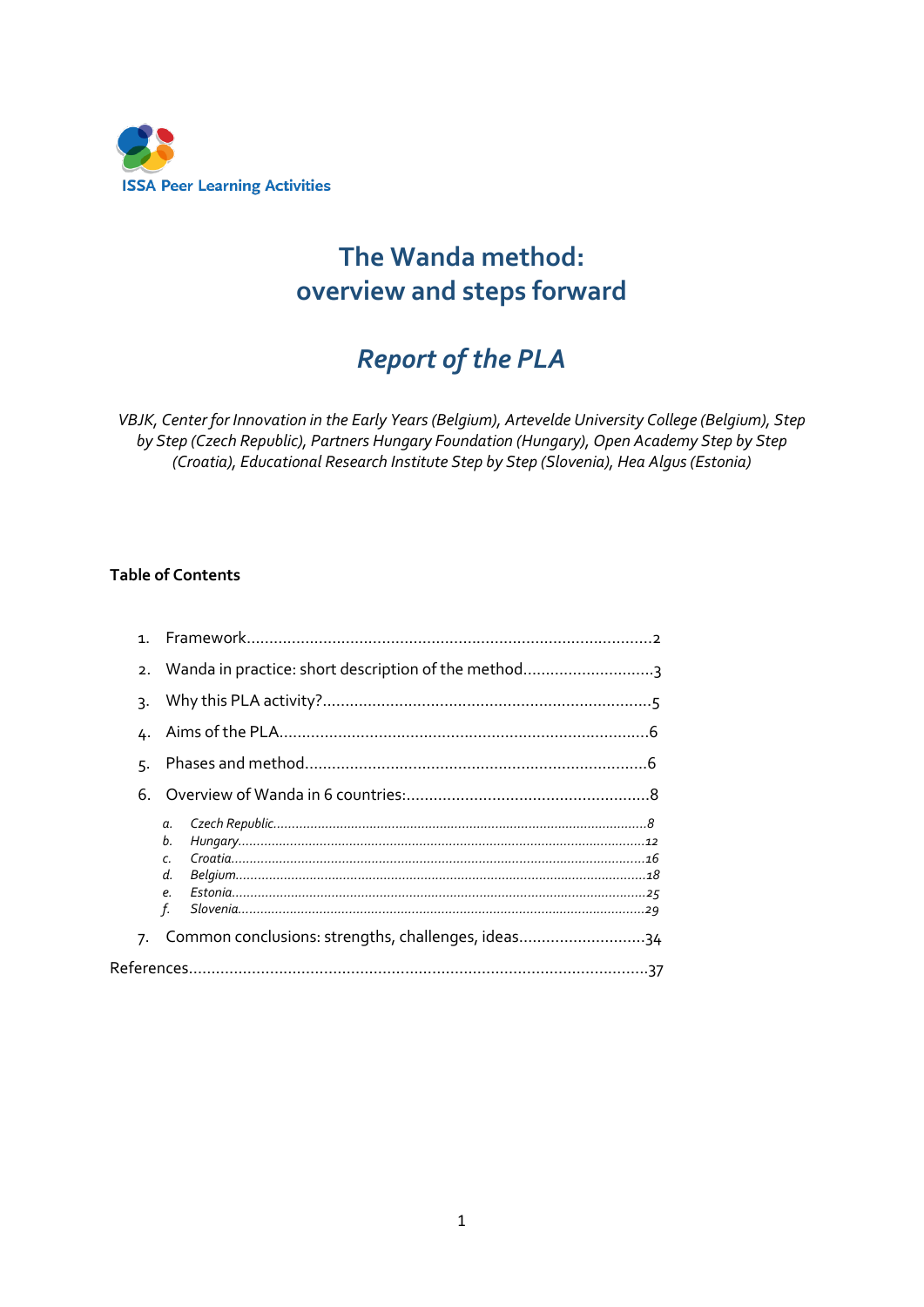## **1. Framework**

The international debate underlines how quality in ECEC should be seen as an *on-going contextualized process* made by negotiation. As pointed out by the CoRe research (2011; 2016), ECEC quality is strongly related to a professional competent workforce. But individual competences are not enough. They need to take shape in a competent system, which includes collaboration between individuals, teams and institutions, as well as competent governance at policy level. A competent system has to link staff's initial good education to the possibility of constantly reflecting on ideas and practices, as underlined also by the European Quality Framework for ECEC (EC Thematic Group on ECEC Quality, 2014).

The complexity of our society needs indeed a workforce that is capable to deal with differences and commonalities, to negotiate, to deal with uncertainty, to reflect on the meanings of what they think and do (Schön, 1983), to question themselves, as stated also in the document edited by the DECET/ISSA Working Group on Professionalism (DECET/ISSA, 2011). That is why team reflection is recognized as a fundamental aspect of the work in the ECEC sector (Peeters et al., 2015), and as one of the key elements to create Professional Learning Communities (Brajković, 2014), in which networks of settings and different profiles of staff work together in different ways with the same goal related to increasing quality. This is also underlined in one of the last NESET II reports prepared for the European Commission by VBJK and PPMI (Sharmahd et al., 2017), and realized with the collaboration of 3 organizations part of the ISSA network (Open Academy Step by Step Croatia; Educational Research Institute, Centre for Quality in Education, Slovenia; VBJK Center for Innovation in the Early Years, Belgium).

Although there is a general consensus about the importance of team reflection on practice in ECEC, how to concretely realize these reflection moments is often less clear.

Taking all this into account, in 2010 VBJK (Centre for Innovation in the Early Years) and Artevelde University College (Gent, Belgium), with ESF (European Social Fund) funds, started a project called WANDA to develop a new method (based on *Analyse de Pratiques* and *Appreciative Inquiry*) of professionalization for low qualified practitioners in the 0-3 sector of the Flemish Community of Belgium. WANDA is a method to support professional group reflection, with specific attention to valuing each other, with respect towards the child, the family, the colleagues, the community. By so doing, WANDA aims to improve quality in ECEC for children and families. It is a method that can be adapted to ECEC and socio-educational organisations in different contexts and in different countries. By winning the ESF-ambassador award in the Flemish Community of Belgium, WANDA gained the possibility of being adapted to other EU countries. That is why in 2013 VBJK, Artevelde University College and ISSA started a 2 years project called "When WANDA meets ISSA", founded by the ESF and realized in collaboration with four organizations in four pilot countries within the ISSA network:

- Step by Step in Czech Republic
- Partners Hungary Foundation in Hungary
- Open Academy Step by Step in Croatia
- Educational Research Institute, Centre for Quality in Education, Slovenia

The aim of the project has been to re-elaborate WANDA in order to improve the quality of this sector by increasing the reflective competences of the staff. The project has thus built a specific method that ISSA can use with practitioners working in the 0-10 sector in their own contexts, with a specific link to the ISSA Quality Resource Pack. Wanda has been then further readapted also to the Estonian context in 2016, through an ISSA PLA activity (Wanda training) organized by Artevelde University College (Belgium) and Hea Algus (Estonia). Another ISSA PLA has been organized by Artevelde University College (Belgium) and Step by Step (Czech Republic) in 2017, with the aim of having a first exchange about Wanda in the two countries.

Besides the involvement of organizations within the ISSA network, Wanda has been re-adapted also in other contexts: in 2016, through a Unicef project, VBJK has given a Wanda training in Albania to responsibles of the ECEC sector (focus on services for 3-6 years old children). Wanda is being now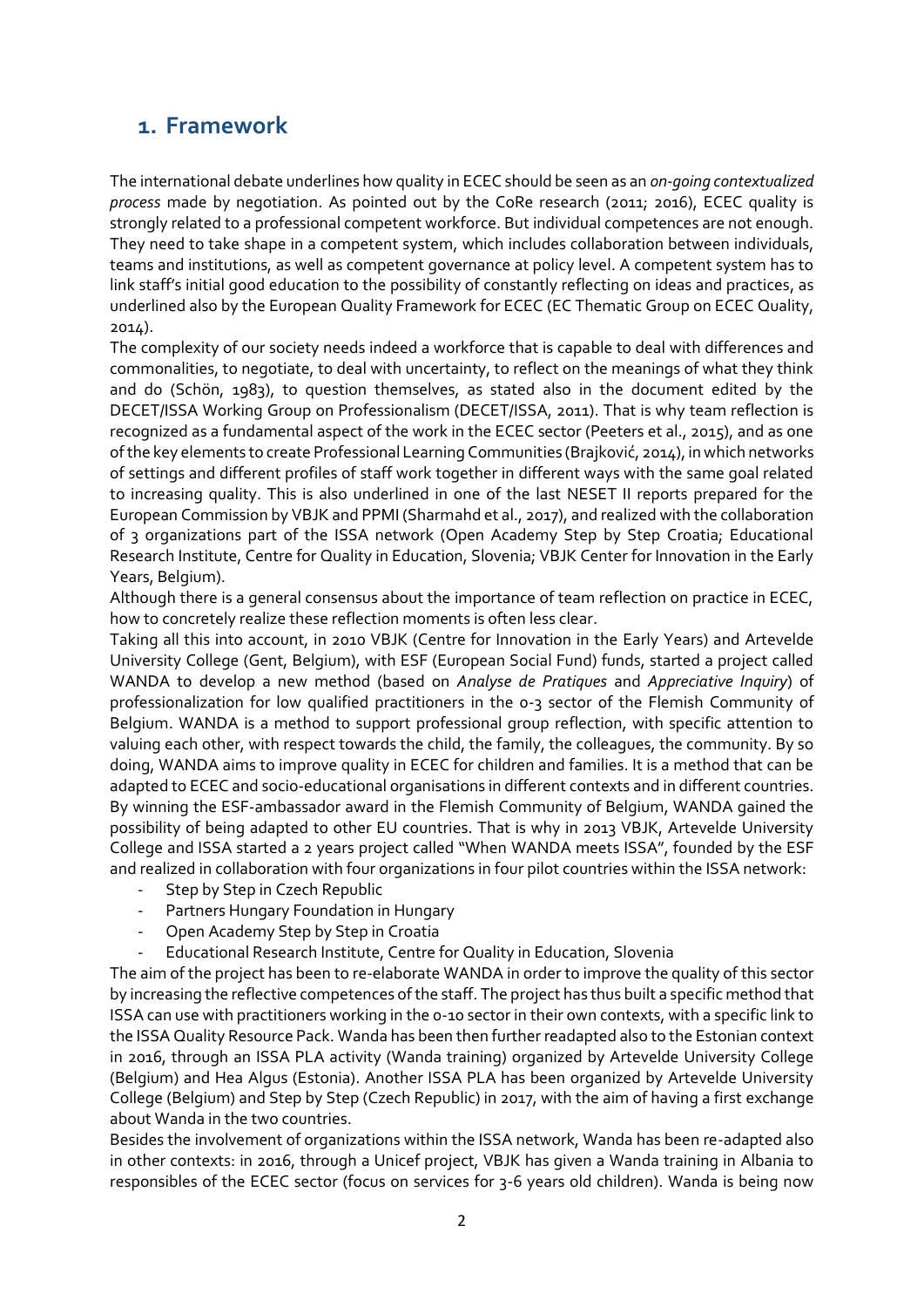experimented also in the Netherlands, in Latvia and in Norway within the SEED (*Social and Emotional Education and Development: Upscaling awareness and skills in ECEC practice)* project, which aims at improving socio-emotional wellbeing of young children (focus on 3-6 years old) through staff group reflection. Open Academy Step by Step (Croatia) and Partners Hungary Foundation (Hungary) are also part of this project, and they are readapting the Wanda method with a focus on socio-emotional wellbeing of children. Artevelde University College is also planning to re-adapt Wanda to the context of Vietnam, within an Erasmus + project focused on 'Capacity Building' in Higher education, and aimed at supporting the implementation of reflection on practice in the Vietnamese curriculum.

Summary of **Wanda projects** until now:

.

- 2010-2012: adaptation in the **Flemish Community of Belgium** by *VBJK* and *Artevelde University College* (for childcare)
- 2013-2015: **When WANDA meets ISSA** project: 4 countries involved Hungary, Croatia, Slovenia, Czech Republic
- 2016: Training in **Estonia** (**ISSA PLA** activity) Arevelde + Hea Algus
- 2016: **Unicef** Training project about WANDA in 3-6 settings in **Albania**
- 2017: **ISSA PLA Czech Republic (Step by Step) – Belgium (Artevelde):** analysis of Wanda in the two countries
- 2018 -2020: **SEED** project **(Erasmus +)**: *Social and Emotional Education and Development: Upscaling awareness and skills in ECEC practice* – Netherlands, Latvia, Norway, Croatia, Hungary, Belgium
- 2019 2022: **Capacity Building Project in Vietnam** (Artevelde)
- 2018: **ISSA PLA** 'Overview and future possibilities of WANDA'

Materials developed through the projects:

- Wanda **website** with materials, exercises, videos, links…: [www.wanda.community](http://www.wanda.community/)
- **Wanda Manual** for facilitators: available on Blurb (www.blurb.com) in **6 languages**: English, Czech, Slovenian, Croatian, Hungarian, Dutch (Dutch version to be revised)
- **Wanda toolbox** available for who followed a Wanda training

## **2. Wanda in practice: short description of the method**

The main goal of Wanda is to improve the wellbeing of children and families in ECEC centers through a group reflection process.

When working with children and families, there are numerous 'small moments' when we do not know how we should respond to what is happening ('a child doesn't want to eat at school'; 'a father expresses anger towards a teacher' etc.). When such situations arise, we often tend to instantly come up with a quick solution or a conclusion. Nonetheless, we do not always have the right 'answers' on hand, because our experiences always take place in a specific context and standardized 'recipe books' do not exist.

We can choose to let a situation like this simply pass and hope that it improves. Or, we can see the opportunity that lives in it: how can we turn such a situation into a learning moment? Group reflection is a good answer to this kind of question. It can be realized in many ways and the Wanda method is one of them.

Wanda can be organized within a team of practitioners/teachers that work together, or by creating a group made by people that work in different institutions, have the same role or function and want to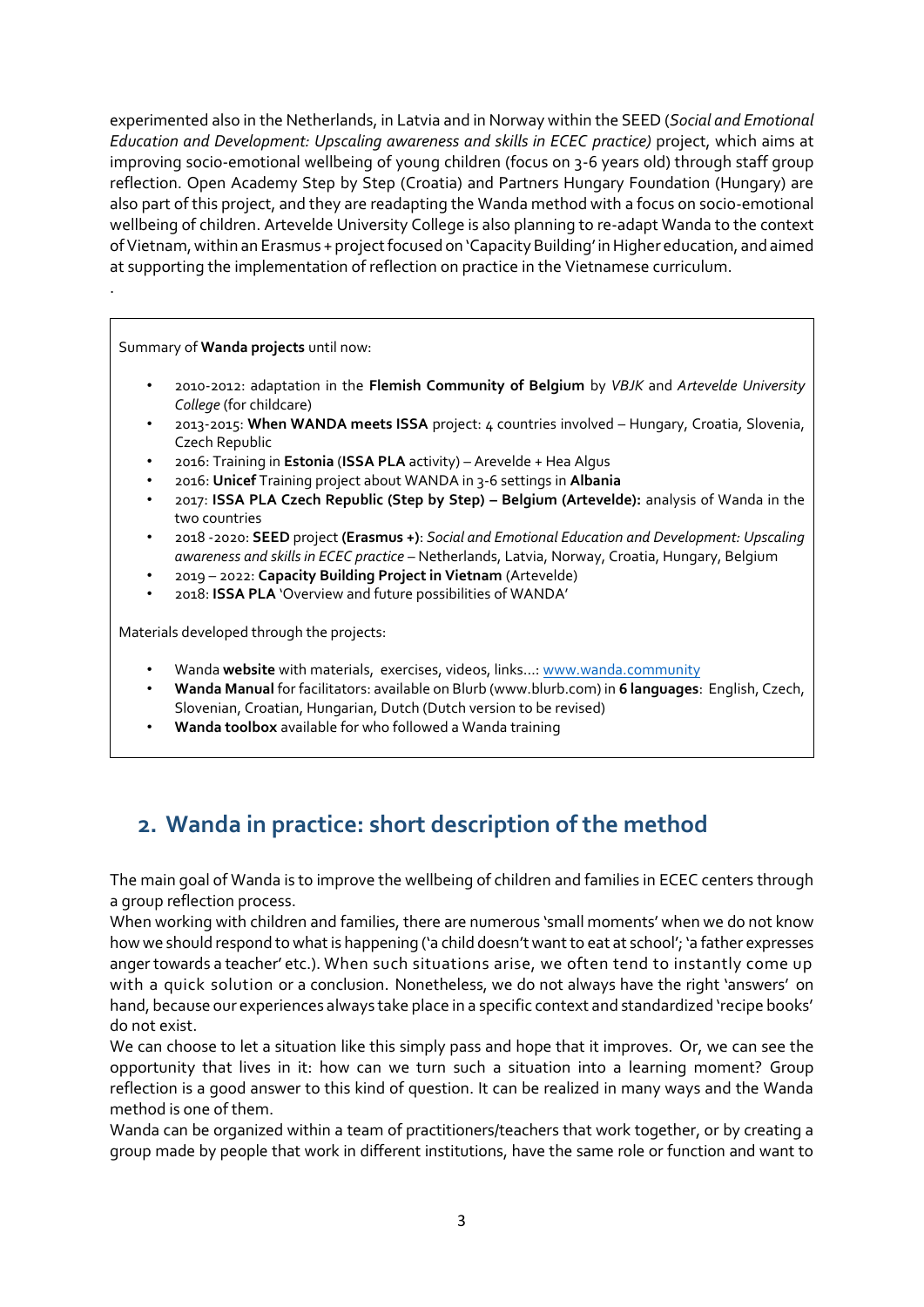reflect on their practices. It's important to have a quite stabile frequency and group composition, in order to focus on the process, more than on fragmented meeting. Each group gets together around once every 4-6 weeks to have a Wanda session, which takes more or less two hours and is guided by what we call a 'facilitator' (which can be a pedagogical coordinator, a supervisor, a mentor etc.). During each session, the group starts from a specific situation, analyze it, deconstruct it, and find possible ways to re-construct it. This happens by going through 5 different phases<sup>1</sup>:

1. **LOOKING BACK**: once that the Wanda path is started, each session will begin by looking back to the last meeting. The facilitator will ask to the contributor of the previous case what happened during these weeks referring to the discussed case.

2. **SELECTING A CASE**: after looking back, each participant that feels like it can bring a case, a situation that touched or surprised him/her in a positive or negative way. After listening to all the cases, the group decides which one will be the subject of this specific Wanda session. In this way we underline that the group is responsible of the session and of its own learning path. The person who brings the case that is selected is the "contributor".

3. **ASKING QUESTIONS**: once that the case is decided, the group asks open, non-interpretative questions, in order to clarify the context. This is a phase that proportionally requires the most time: the more contextualized a situation becomes, the more the group can search for possible meanings and, ultimately, develop possible actions.

4. **COLLECING PERSPECTIVES**: the situation is analyzed from different perspectives, giving voice to all the people involved and to what they could think, want, feel. The case is explored through different glasses (the glasses of the child, of the parents, of society, of the ISSA quality principles etc.). The basis of an appreciative perspective is that behind every behavior a positive intent is hiding and that everyone is taken into account with respect.

5. **GIVING ADVICE**: starting from what came out from the session until now, the group finds possible advice for the contributor, the team, the organization, the society. It is not about finding "the" solution, but about suggesting "possible roads".



Although each session is separated from the other, it is important to underline that Wanda is a process in which the group grows towards appreciation and respect for diversity, and this asks some time. Having just 1 or 2 Wanda sessions will not effect daily practice.

**.** 

<sup>&</sup>lt;sup>1</sup> O[n www.wanda.community](http://www.wanda.community/) you can find more information about the method and its phases.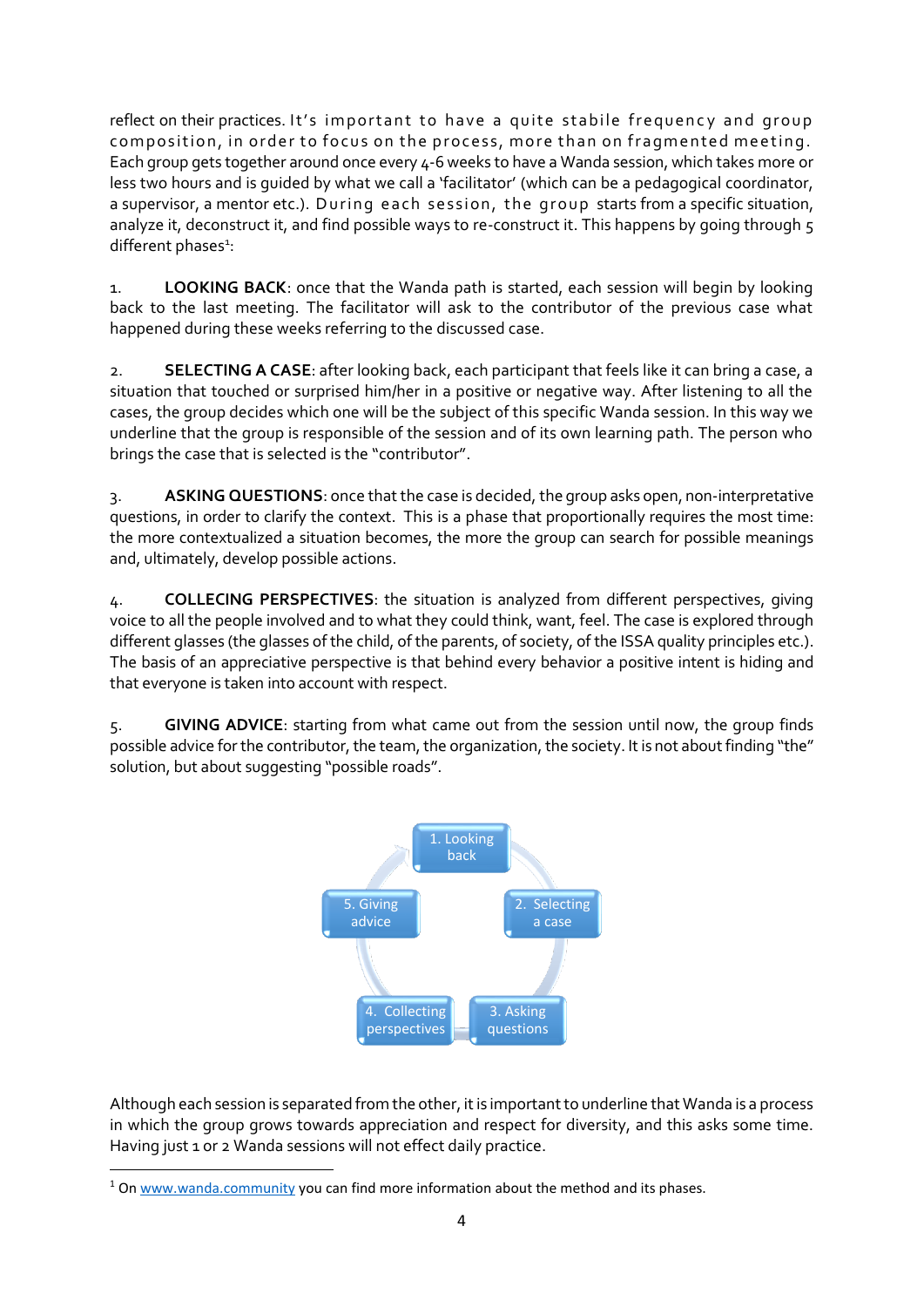For detailed information about the method, visi[t www.wanda.community.](http://www.wanda.community/)

#### **The Wanda identity**

During the meeting foreseen for this PLA activity, we didn't have time to deeply discuss the Wanda identity and how to keep the identity of Wanda within the different ways Wanda needs to be contextualized in each country.

But three important main points have been repeated, in order to provide some 'borders', as specified also in the Wanda Manual for Facilitators:

- 1) Wanda is a method for **professional development**. It cannot be used with groups of families and children. It is meant for professionals that work with people. Using it with parents and children could go too close to therapy. For children and parents there are other possible methods.
- 2) Not everything can be discussed in a Wanda session. **Some cases are not made for Wanda**. For example, it is better to avoid cases in which relationships between colleagues come across, in order to not get into difficult dynamics in a situation in which the whole group is present. There are other moments/methods to deal with conflicts between colleagues.
- 3) **Wanda is first of all a process**, during which the group grows towards reflection, respect, appreciation. That is why, although each session deals with one case, the sessions are linked to each other, the group should stay stable and it should meet regularly. Having just one or two Wanda sessions will not bring change in practice. We need to create 'Wanda paths'. The amount of time needed to change practice depends on the context, on how much the group is used to reflect etc. But we usually saw that at least one year of Wanda sessions (with meeting every 4-6 weeks) is needed to bring change and start creating a reflecting attitude in daily life.

## **3. Why this PLA activity?**

Considering the fact that some years are passed since the involvement in the Wanda meets ISSA project and the PLA in Estonia, and that each country has carried on its own Wanda path in the local services/schools, VBJK and Artevelde University College received several questions from local (Belgian) and international partners concerning the need of 1) getting insight on the process development of Wanda in the different countries involved; 2) re-thinking about possible next steps concerning Wanda locally in each country, but also internationally (e.g. through EU projects).

That is why we decided to plan this PLA activity, which involved participants of all the 7 organizations that are using Wanda in 6 countries (Belgium, Croatia, Hungary, Slovenia, Czech Republic, Estonia), in order to meet and discuss the above mentioned points and design possible common paths.

The PLA involved the following organizations:

- **1. VBJK, Center for Innovation in the Early Years (Belgium)**
- **2. Artevelde University College (Belgium),**
- **3. Step by Step (Czech Republic)**
- **4. Partners Hungary Foundation (Hungary)**
- **5. Open Academy Step by Step (Croatia)**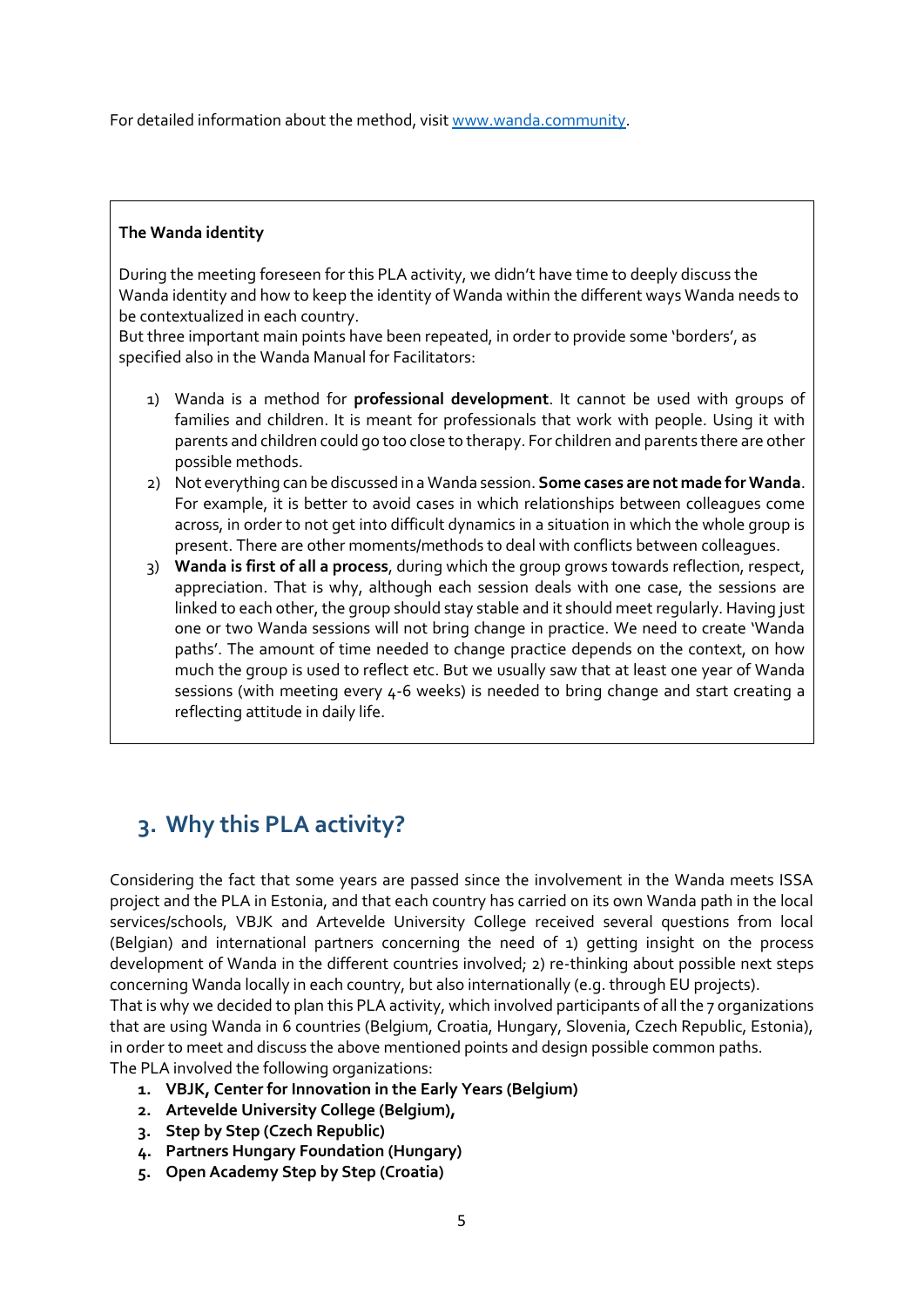#### **6. Educational Research Institute Step by Step (Slovenia)**

#### **7. Hea Algus (Estonia)**

The coordination of the PLA has been realized by VBJK and Artevelde University College (BE).

This PLA activity concerns the three first ISSA's Strategic Goals:

- 1. Advocate for and support competent Early Childhood systems for all children, especially the most vulnerable: by re-investing in Wanda we aim at improving ECEC quality within competent inclusive systems. Investing in the reflective competences of staff means supporting the creation of inclusive ECEC services open to dialogue with diverse children and families, with special attention to the ones at risk of exclusion.
- 2. Increase awareness of the importance of ECD and of a qualified workforce: working on Wanda means investing in the professionalization of ECEC staff, which is directly linked to ECEC quality. Reflective and relational competences are at the core here.
- 3. Be a leading EC network and learning community that promotes quality, equitable and integrated services for children, families & practitioners: working with Wanda gives the possibility to create/strengthen the professional learning community each service should be part of. Besides, by bringing together all the ISSA organizations that are working with Wanda, we aim at strengthening not only the local PLCs, but also the 'international' PLC composed by the international organizations involved.

## **4. Aims of the PLA**

This PLA aimed at creating a peer-learning activity, involving all the organizations within the ISSA network that are using Wanda in their contexts.

The specific objectives of the PLA have been:

- 1) **Getting an overview** on what (and how) has been done with Wanda on a local level in each country: which services have been involved, with which frequency did they organize Wanda sessions, what has been the impact, what are the strengths and the critical points that come out, what are the needs of the target groups etc.
- 2) **Co-reflecting on the strengths and challenges**, with the aim of fine-tuning the different Wanda paths: the aim is not homologating the peculiar experiences of the different contexts, but finding coherency within the differences (agreeing on what is Wanda and what it is not, discussing possibilities and borders, stimulating each other by getting to know the different experiences that took place etc.).
- 3) Considering all this, thinking together about **possible next steps** for Wanda, both on a local level in each country involved, and on an international one (f.e. through EU projects).

## **5. Phases and method**

**.** 

The PLA has been organized in the following phases:

- **April 2018**: preparation of a research instruments (questionnaire + grid for interviews) aimed at getting information from the services involved on how they are using Wanda
- **May -September 2018:** each organization realized the 'survey' by sending the questionnaire<sup>2</sup> and doing the interviews with the facilitators/organizations/services that until

<sup>&</sup>lt;sup>2</sup> The questionnaire (then adapted to each context) is attached at the end of this report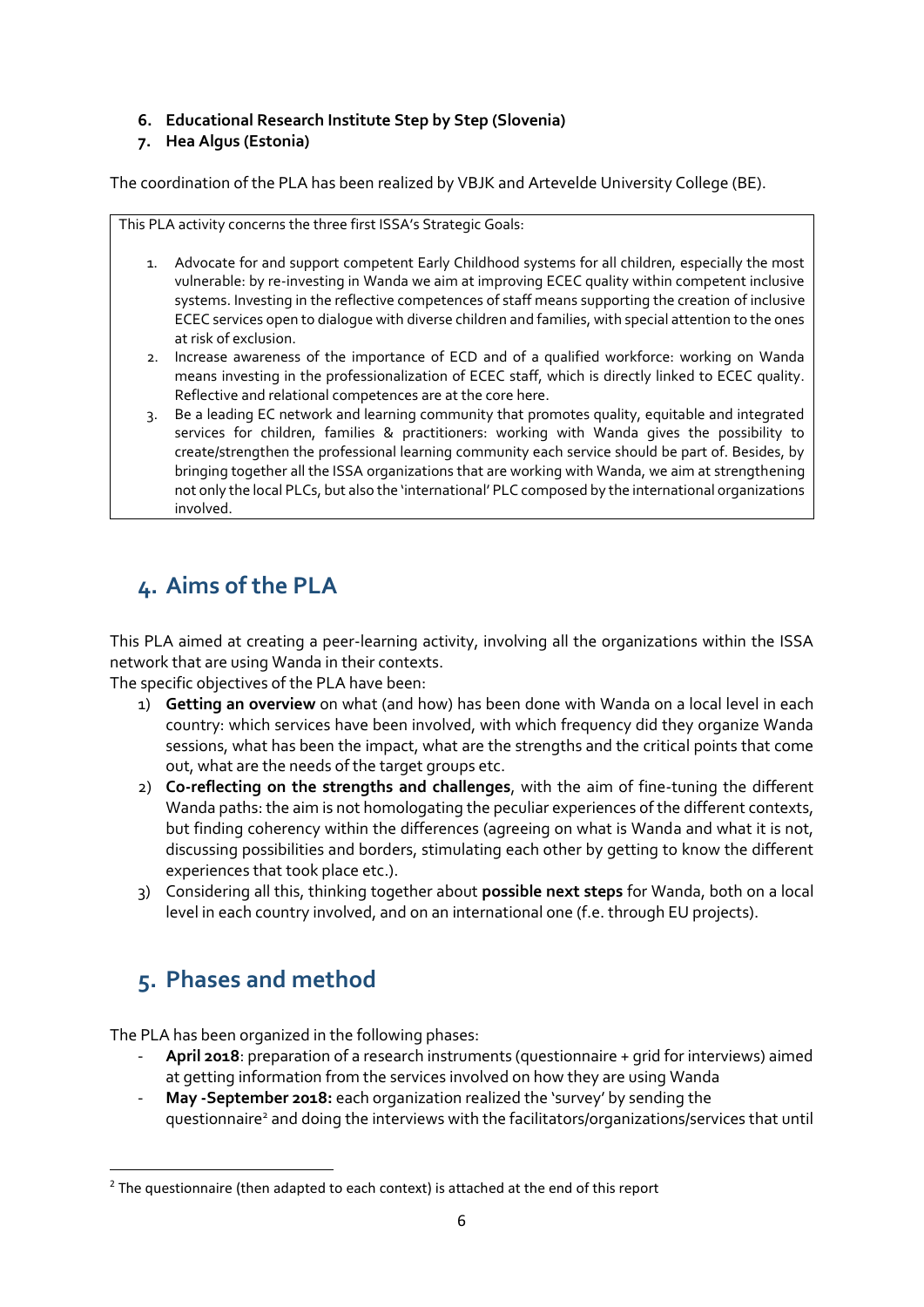now have been using Wanda in their country. The answers have been collected and analyzed by each organization.

- **October 2018:** each organization prepared an overview of the results obtained through their survey.
- **November 2018:** a 1,5 day transnational meeting has been organized in Budapest. Two representatives of each partner organization took part to this meeting. The aim has been 1) getting to know each other experiences with Wanda; 2) discussing strengths and challenges and discuss how to maintain the 'Wanda identity' within the different contexts that are using this method; 3) thinking and planning together possible steps for the future of Wanda locally and internationally.

#### **Schedule of the meeting:**

- **1 st day:**
	- Presentations of survey results in each country
	- Reflection on common strengths and critical points: which framework for Wanda?
	- Which possible next steps locally?

**2 nd day:**

- Possible future EU projects
- Concrete thinking about possible themes, aims, method, partners…
- Action plan and next steps
- **December 2018**: preparation of the final report (this paper).

The following pages are a report of the analysis of the data of the surveys, and of the ideas that came out from this analysis during our meeting in Budapest.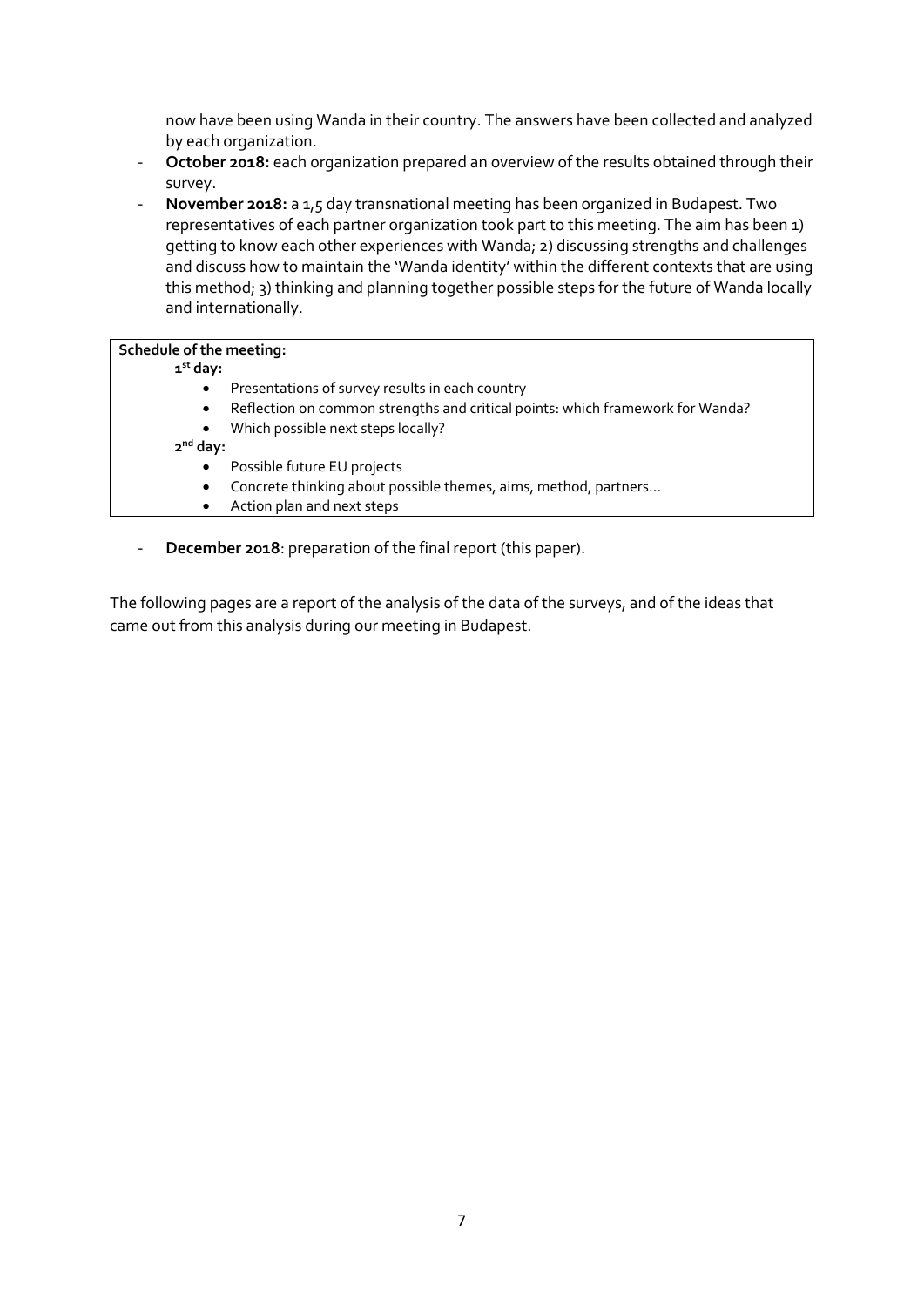## **6. Overview of Wanda in 6 countries:**

In this paragraph we will give an overview of the use of Wanda in each of the countries involved in the PLA. The overview comes out by the results of the survey (questionnaire and interviews). From these data each organization summarized some conclusions/suggestions/ideas/challenges concerning the further development of Wanda on a local level.

## *a. Czech Republic*

#### *ECEC in Czech Republic*

Early childhood education and care in Czech Republic is organised as a split system. Childcare for children under 2 years old almost doesn't exist. It is usual and widely spread that mothers stay home with their children until 2/3 years.

Pre-primary education in kindergartens (mateřské školy) for children aged 2/3 years up to 6/7 years and preparatory classes for 6 to 7 year olds with deferred school entry come under the jurisdiction of the Ministry of Education, Youth and Sports, whereas the Ministry of Labour and Social Affairs is responsible for 'children's groups' (dětské skupiny) – a new form of provision for 1- to 6 year olds.

Change and innovation in teacher's education is promoted by NGOs and private entities, but is not valued on a structural level. Teachers are not used to reflect together.

Some challenges of the sector are the low prestige and low payment of teachers, and the (related) lack of teachers.

Future teachers have several options where they can get their qualification. Either they can study at a high school that focuses on preprimary education or they can sign up for a university bachelor programme.

#### *Staff qualifications*

The qualification requirements for core practitioners and other staff in ECEC provision vary according to the specific setting in which they work.

Kindergarten Teachers work both in kindergartens and preparatory classes. In some cases Educational Support Workers may be employed for part of the time to support individual children. Staff working with children under 2 years old can be defined as caregiver and have different kinds of qualifications.

#### *CPD (Continuous Professional Development)*

All employers are obliged to support the skills development of their employees. This means providing obligatory CPD. Professional development is aimed both at (1) broadening competences or (2) raising the formal qualification level. For staff in social care facilities for under 3-year olds there is no further framework of requirements other than the Employment Act (2006).

The main forms of CPD provision are the same for both core practitioners and support workers.

#### *Childfree hours*

The working hours of Kindergarten Teachers in full-time employment are split into so-called direct and indirect pedagogical work. Nine hours per week are allocated for indirect pedagogical work. This includes, for example, working with parents, team discussions, networking, preparing materials, planning, follow-up, evaluation and documentation.

In the case of full-time Educational Support Staff the director decides as to how many hours should be allocated for indirect pedagogical work. Up to 20 hours from a total of 40 may be allocated for the indirect work. The childfree hours of a full-time caregiver in other ECEC settings (children's groups, social care provision for under 3-year olds) are not regulated by law (only the 40-hour working week).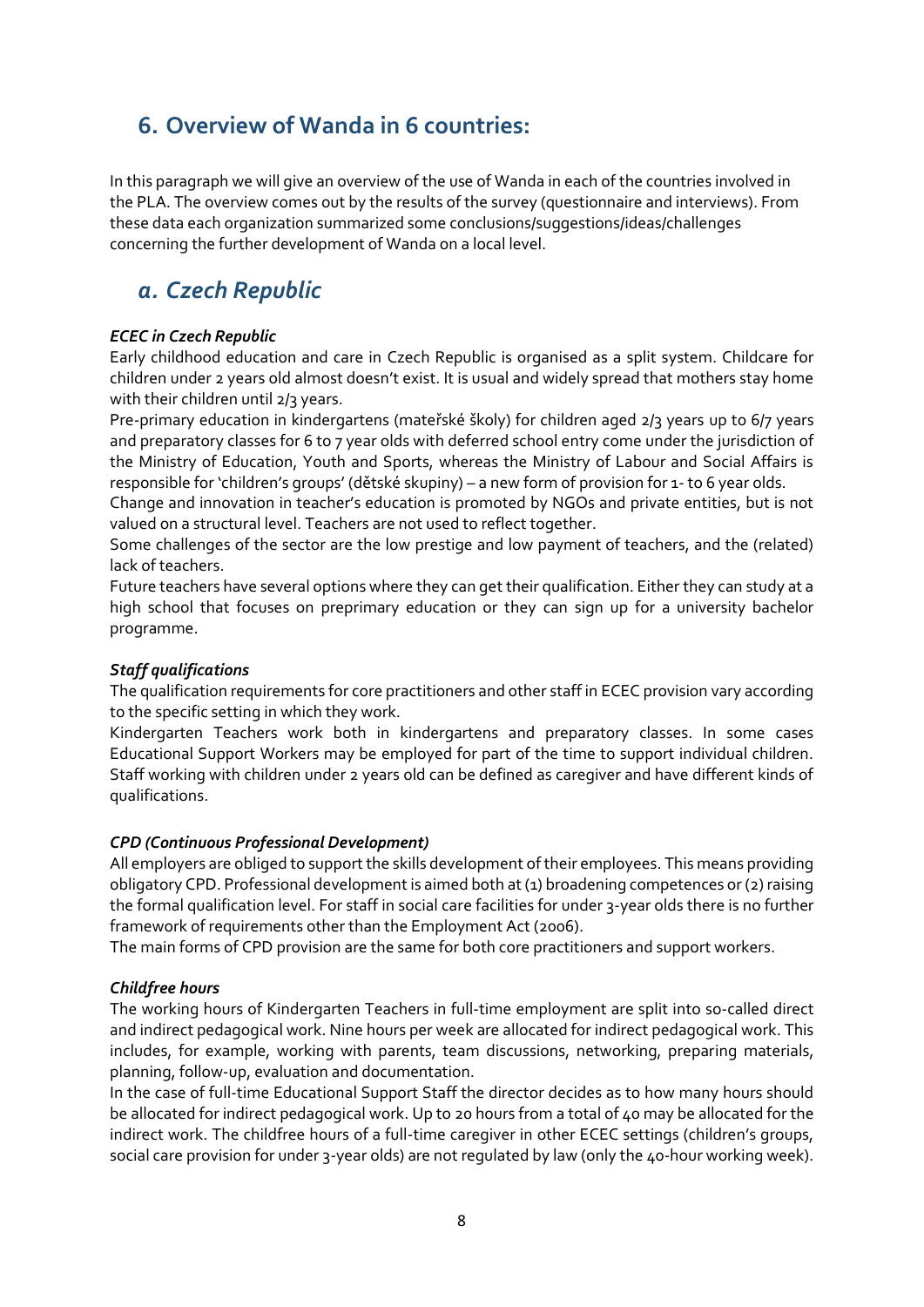## **The Wanda path in Czech Republic**

In 2014, a team of teachers, mentors and teacher trainers attended a Wanda training by VBJK and Artevelde University College in Prague within the When Wanda meets ISSA project. Based on this training, Wanda was implemented in the teacher training programmes at the Department of Primary and Preprimary education, Faculty of Education of Charles University in Prague. It became one of the tools to reflect the students` teaching practice in the fifth year of their Master studies. Both, preservice and in-service teachers had the chance to use this method.

The following year, Wanda was implemented in several primary schools, mostly within supervision sessions. Sessions were facilitated by an external facilitator (e.g. mentor) or internal facilitator (e.g.: school headmaster, one of the teachers).

In 2017, we carried out the first research focusing on Wanda from the perspective of primary school teachers. In autumn 2017, all Wanda facilitators got the chance to meet, discuss and get a further training during a PLA activity in Prague organised by Artevelde University College.

### **Aims and method of the survey**

We were mostly focusing on how teachers/facilitators perceive Wanda, what kind of advantages and risks they can see and whether they would be interested in continuing Wanda sessions on a regular basis in the future. We involved 3 different groups of participants: WANDA facilitators, university teachers and primary school teachers.

Three different methods to collect data were used: in-depth interviews with university teachers, questionnaires for primary school teachers and focus group for Wanda facilitators. For data analysis, we used the method of open-coding. Three different people were involved in coding to obtain as objective results as possible.

## **Results and analysis of the data**

Tables 1 and 2 summarize the setting where the respondents to the qustionanaiere work and their function.

#### **1. Which setting/organization**

| <b>TYPE</b>                   | n.      | %         |
|-------------------------------|---------|-----------|
|                               |         |           |
| Childcare                     | o       | $\circ$ % |
|                               |         |           |
| Family childcare              | 0       | о%        |
| Out of School care            | $\circ$ | о%        |
| Kindergarten & primary school | 5       | 71.4%     |
| Secondary school              | $\circ$ | о%        |
| <b>Adult Education</b>        | 1       | 14.3%     |
| <b>Higher Education</b>       | 1       | 14.3%     |
| Other                         | 0       | о%        |
| <b>TOT</b>                    |         | 100%      |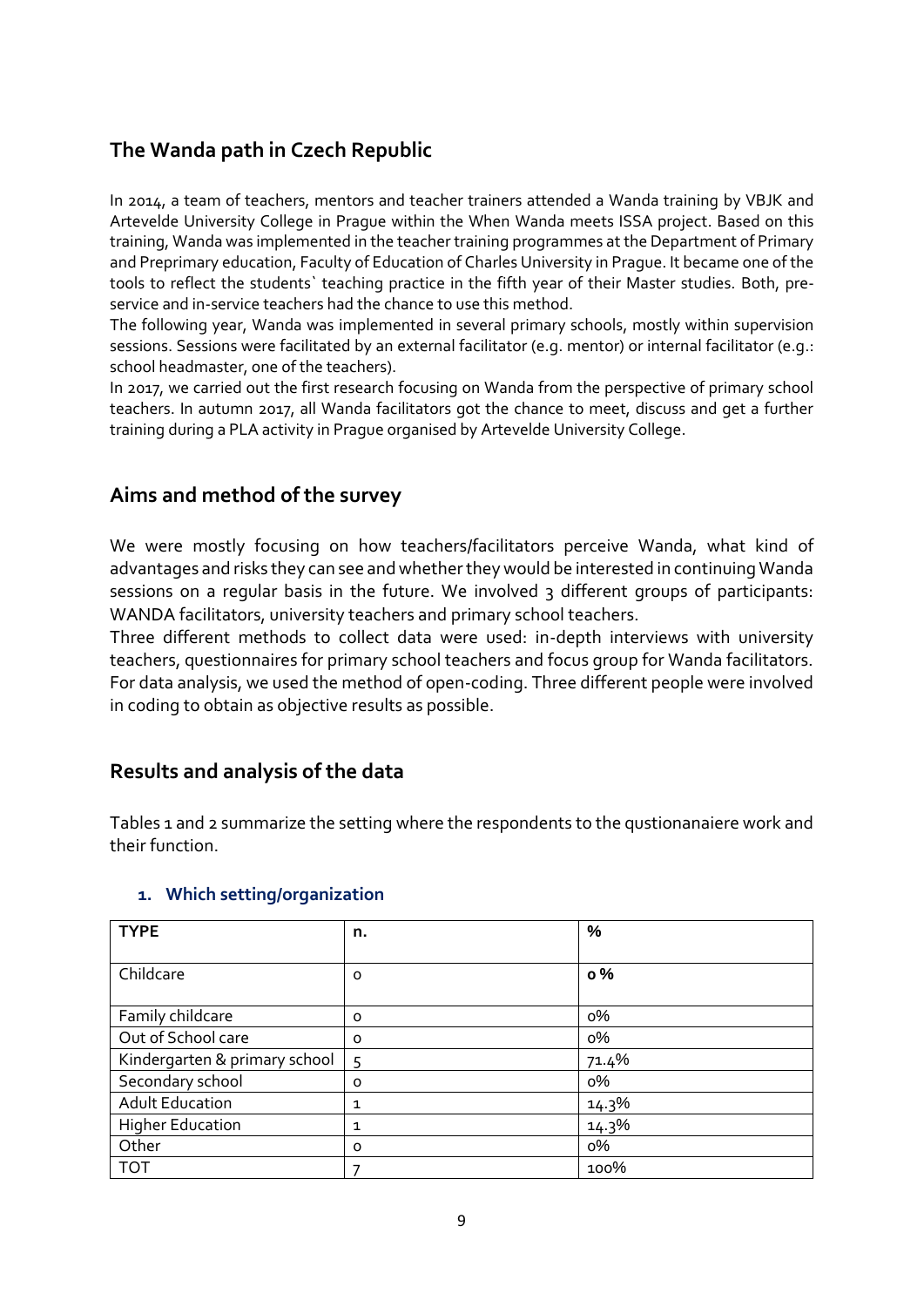As we can see, there are 3 facilitators using Wanda with professionals (Kindergarten & primary school), 2 are facilitators using Wanda with students (Higher education + Adult education) , and 2 are directors using Wanda with professionals ( Kindergarten & primary school).

#### **2. Function of the respondents**

| <b>TYPE</b>                | n. | %    |
|----------------------------|----|------|
|                            |    |      |
| Coordinator/Responsible    |    | 42.9 |
| Pedagogical coach          | Ο  | о%   |
| Director                   |    | 28.6 |
| Teacher (Higher Education) | 2  | 28.6 |
| Other                      |    | 100  |
| TOT                        |    |      |

Table n. 3 investigates the intention to use Wanda or not in the following year.

#### **3. Use of Wanda**

|                                                   | Intention to use Wanda next year? |    |
|---------------------------------------------------|-----------------------------------|----|
|                                                   | <b>YES</b>                        | NO |
| Never used Wanda (1)                              |                                   | o  |
| Ever used Wanda, but not during previous year (3) | っ                                 | o  |
| Used Wanda during previous year (3)               |                                   | o  |

As we can see, all of the respondents that are using Wanda now, have the intention to use it also next year.

#### **4. Frequency and organization Wanda sessions**

| Frequency                               | n.             | %     |
|-----------------------------------------|----------------|-------|
| 1 or 2 times with one group             | 1              | 14.3% |
| 1 or 2 times with multiple groups       | 2              | 28.6% |
|                                         |                |       |
| On a regular basis with one group       | $\overline{2}$ | 28.6% |
| On a regular basis with multiple groups | $\overline{2}$ | 28.6% |
| TOT                                     |                | 100%  |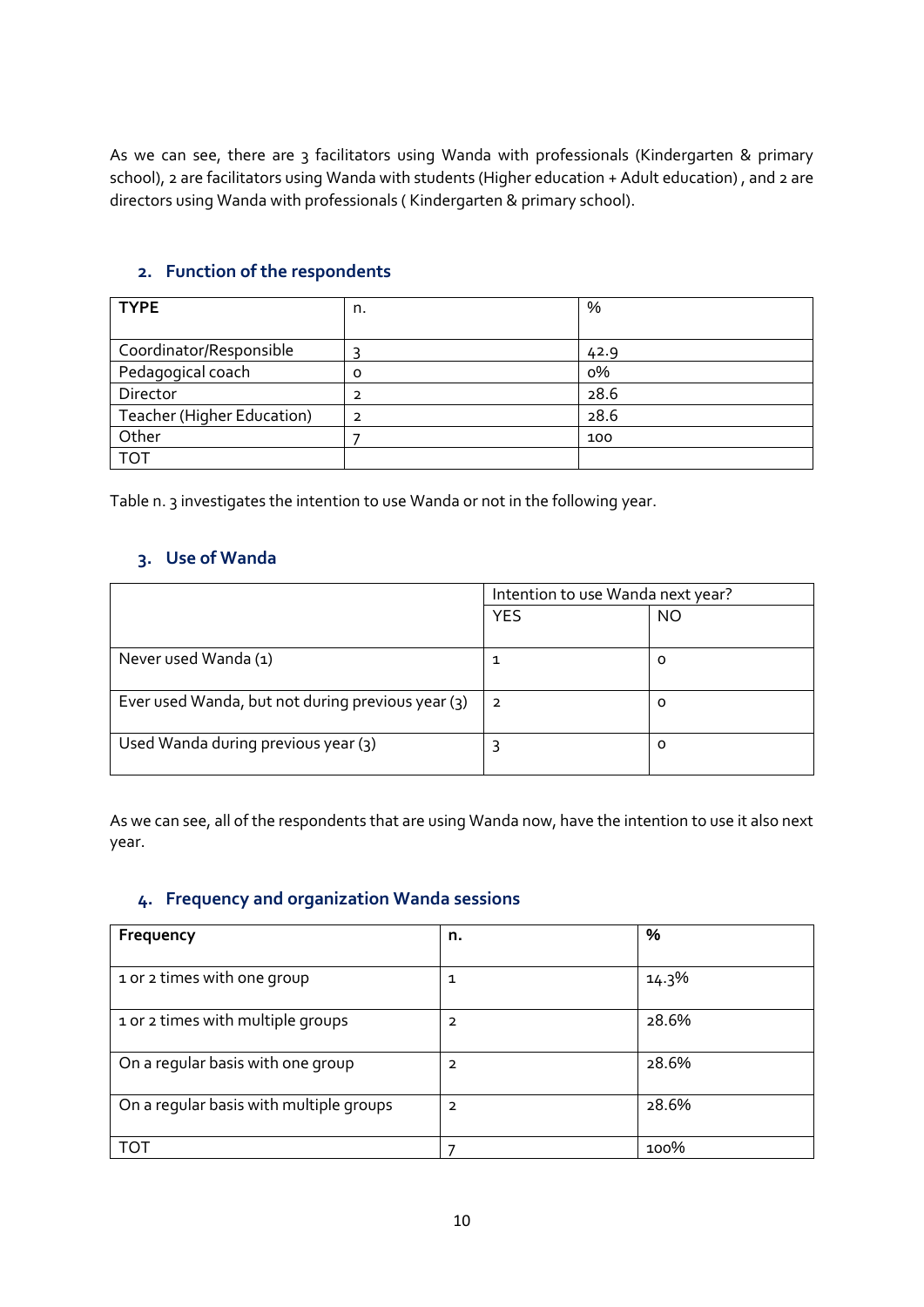Wanda is mostly used on a regular basis with students at the Charles University in Prague, because it leads to development of metacognitive (reflective thinking) skills. There is hope that the students from the Charles University will interiorize this method and further expand it throughout the Czech educational system.

#### **5. Strengths and impact of Wanda**

Our aim was not to analyze the perspective of different groups separately, we rather wanted to create a picture about how is Wanda perceived by Czech practitioners.

One of the most frequently discussed aspect was that Wanda created a "sense of belonging". Many teachers mentioned that Wanda helped them to realize that the other colleagues are facing the same kind of problems. They appreciated that Wanda enabled them to share, to discuss and to built trust among participants. In other words, Wanda can help to build a professional learning community within a group of teachers from the same school, but also within the participants of a university course.

Second most frequent aspect was coded as "looking at the problem from different perspectives". This was perceived as one of the main benefits of Wanda and all respondents mentioned it at some point. Another strong point of Wanda is the development of reflective skills, especially to discover and describe the source of the problem. Further, the pre-graduated students spontaneously recognized the highlights of the method as most relevant to two areas that also corresponded with the goals of their teaching practice. The first area was the development of metacognitive (reflective thinking) skills. The questionnaire often contained formulations such as: " *I attained the greatest growth in not only seeing in black and white, but instead knowingly trying to perceive and think about several other perspectives...", "The phase of Asking questions enabled me to better understand my experience, to clarify my understanding of the situation and to realize it's possible triggers, why it occurred in the first place".* 

The second area was the knowledge of strategies and resolution guidelines for common situations. Here is an example of such response: "Most useful are especially the ideas of others - the greater the *number of heads – the greater the knowledge.* "(Czech proverb) *o*r "*One gains alternative solutions for own practical experience, that one would not be able to come up with on its own. "* And *" Most productive was the phase of brainstorming. The majority of the situations could apply to everyone and considering the number of the ideas, everyone can choose something that they might find useful someday. "* 

All aspects similar to this one were coded under the name: "well-structured framework for reflections".

#### **6. Challenges in organizing and using Wanda**

We have found out several challenges of Wanda. First, teachers find the sessions too long and they tend to claim that the phases could be shortened or even skipped. We think is due to the fact that Czech teachers are not used to devote time to group reflections or other activities that strength the professional learning community within the school. They might not see the importance of devoting time to such kind of professional development. There are some freechild hours but teachers usually spend it by preparing activities and materials for children. This is the main focus and main goal together with the necessary administration.

Group reflections as Wanda are not very common in Czech context and it is not easy to explain to practitioners how important it might be.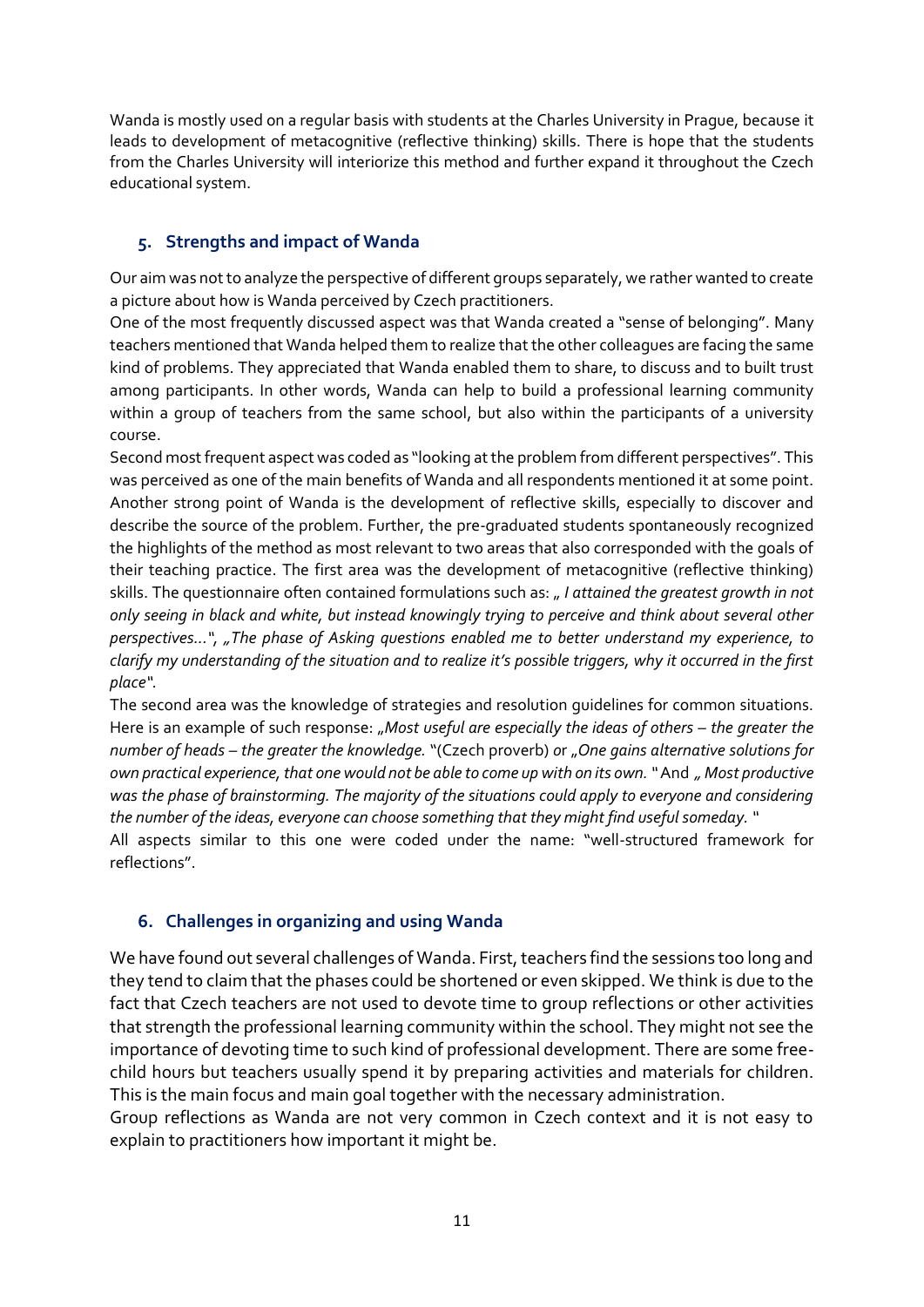Another risk might be the fact that teachers within the reflecting group need to feel trust. Unfortunately, it is not always the case. It might happen that teachers are not willing to share cases and ideas because of the other participants in the group.

## **Conclusions and ideas for Czech Republic**

First schools, principles and teachers need to understand the importance of collaborative and reflective professional learning. Then, they will be more willing to create conditions for implementing Wanda on a regular basis.

This is the reason why we see as very important to implement Wanda in teacher training programmes and teach students different methods of group reflection right we have them in the first year. This could help students to develop positive attitudes to collaborative and reflective professional learning in general, which is crucial for implementing Wanda and other reflection methods into practice.

Concerning the schools, we plan to work with mentors (teacher coaches) who facilitate collaborative activities and professional development in several schools at the same time. The cooperation with these practitioners has already been established and will continue in 2019.

We have also noticed that Wanda is a good tool to diagnose teachers' professional needs. It can show what kind of further training and seminars would be interesting and relevant. That is why, we suggest to organize occasional seminars on specific topics that appeared in Wanda (e.g. solving conflicts, communication with parents, approaching mixed ability classes). It would concern especially the areas where teachers feel hopeless and not sufficiently qualified.

This is connected with the last aspect that we find crucial and important. We think that Wanda facilitators should from time to time encourage participants to choose a case that the group is fully competent to solve (e.g. teaching methods and strategies). We observed that it strengthens the group as a professional community and reinforces participants' confidence. It might also raise teachers' willingness to participate in Wanda sessions in the future.

#### **Sources:**

Loudová Stralczynská, B. 2017. "Czech Republic – ECEC Workforce Profile." In Workforce Profiles in Systems of Early Childhood Education and Care in Europe, edited by P. Oberhuemer and I. Schreyer. www.seepro.eu/English/Country\_Reports.htm

## *b. Hungary*

#### *ECEC system*

The ECEC system in Hungary is a split one. ECEC for children younger than 3 years of age (bölcsőde/creche) is regulated as part of the welfare system, whereas ECEC for children between 3 years and compulsory school age (óvoda/kindergarten) is part of the education system. However, both sectors come under the auspices of the Ministry of Human Resources, within which bölcsőde is the responsibility of the Minister of State for Family and Youth Affairs and óvoda is the responsibility of the State Minister for Schools. Provision and organisation of bölcsőde and óvoda are delegated to local authorities.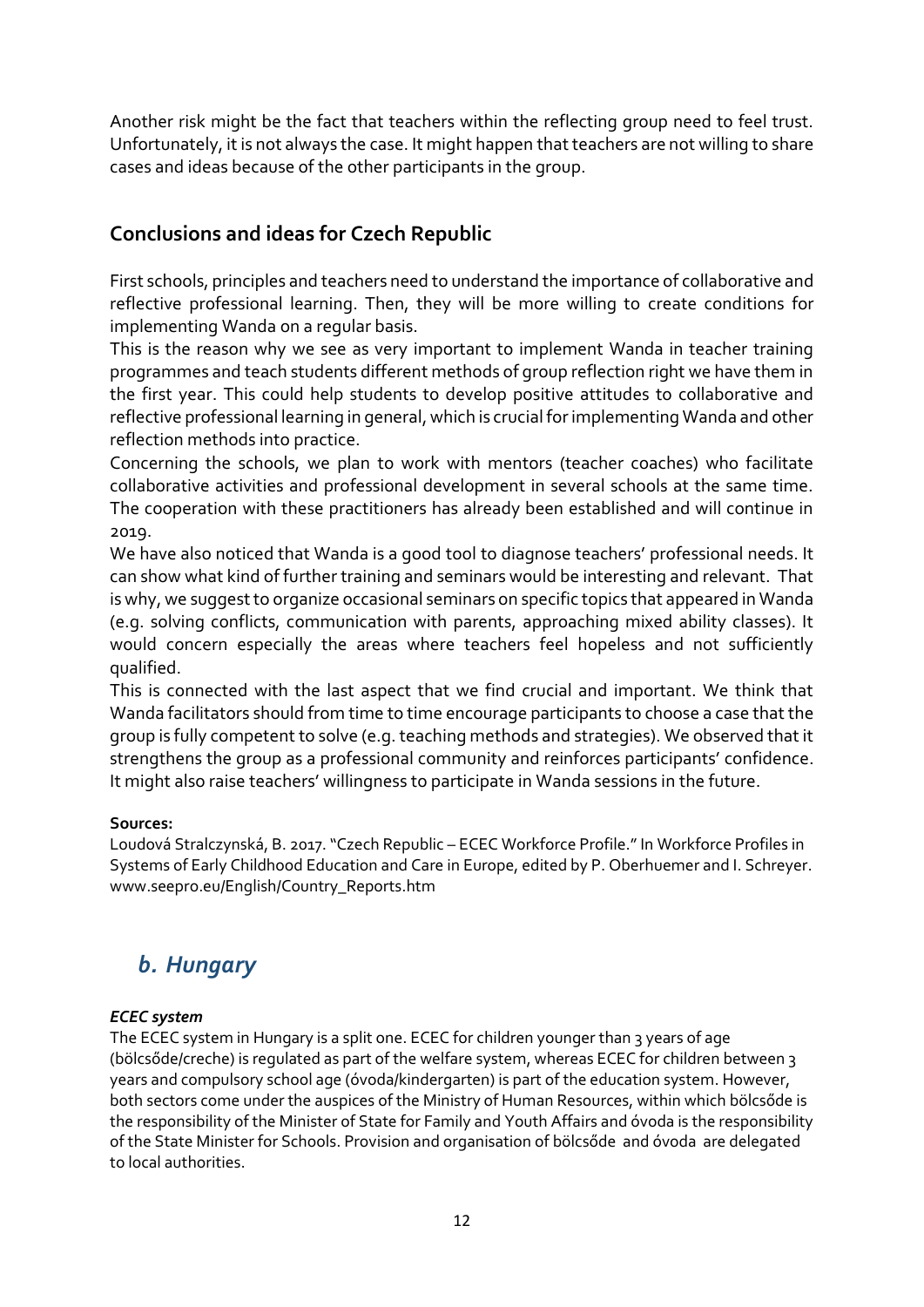#### *Staff qualifications*

Staff qualifications are different for core practitioners in ECEC centres for children under the age of 3 and in those for children between the ages of 3 and 6. The minimum qualification requirement for Early Childhood Caregivers and Educators has been at the upper secondary vocational level since 2001 (college or university). However, many older workers still have earlier, lower level qualifications, which are accepted as equivalents with a specified number of years' experience. A minimum qualification (a course of 160 hours) is required for Auxiliary Co-workers (Assistants) who do the cleaning, bring the food to the children's room, prepare the room for nap, etc.

#### **CPD** *(Continuous Professional Development)*

CPD is defined by legislation both childcare workers and kindergarten teachers. Assistants (who count as technical staff) are not required to attend CPD. In practice, there are several problems that limit rights for and choices of CPD programmes. Paying fees is one of these, since CPD programmes charge often registration fee. Also, it no widespread and common tradition for CPD, except for the fact that kindergarten and school teachers have to attend further courses to collect 120 credit points every 7 years during their practice. These courses/trainings are not uniform in Hungary, it is mainly the education institution who decides which courses their teachers will take part in.

#### *Childfree hours*

Legislation states that the contact time for core practitioners 0-3 is seven hours per day. One hour per day can be used for anything else, such as preparation work, meeting, CPD activities. Contact time for core practitioners 3-6 institutions is 32 hours a week. The other 3 can be used for preparation work, or anything else related to their work. In kindergarten, teachers usually have 3 childfree days per year. They usually spend these three years with staff meetings and trainings (to obtain the necessary credit points).

## **The Wanda path in Hungary**

Wanda was first introduced in Hungary in 2015 as part of the WANDA meets ISSA project. It was introduced in 5 kindergartens. WANDA facilitators gradually tried to train facilitators but only one teacher proved capable of leading this process, so Partners Hungary Foundation decided that there were not going to be systematic training of trainers sessions. By means of online intervision and live training we coach the partners in the implementation process of Wanda into their own context. Since the end of that project, WANDA has been used in the Safe Arrival Project with 2 vocational training schools, and also as parts of other schools projects but, due to lack of funds, these were only short WANDA paths (2-3 meetings) or individual sessions.

## **Aims and method of the survey**

Since only Partners Hungary trainers are WANDA facilitators in Hungary (the one teacher who was successfully trained to become a facilitator), we conducted personal interviews within the team.

## **Results and analysis of the data**

#### **1. Which setting/organization**

| ---- |  |
|------|--|
|      |  |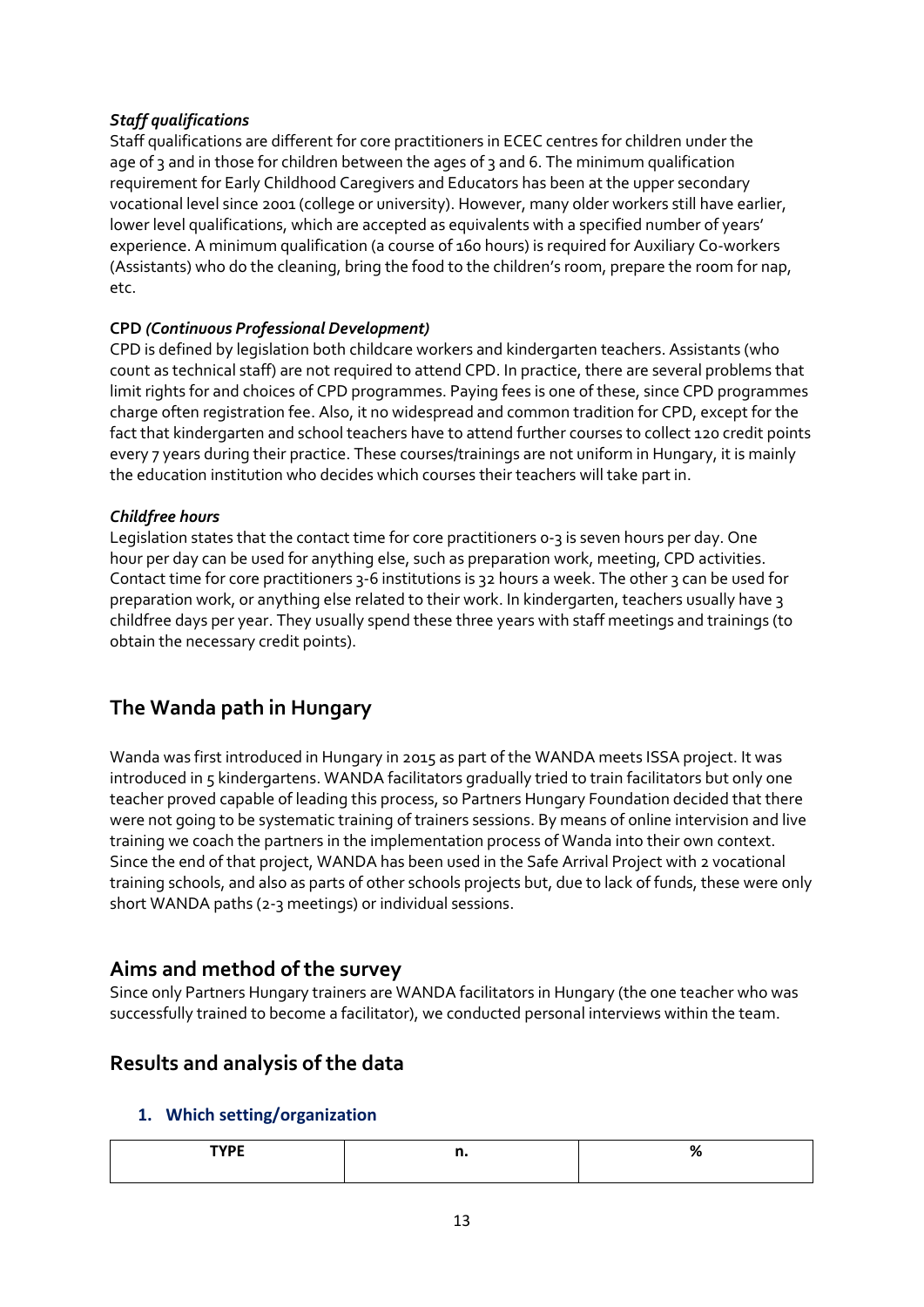| Childcare                     |   |     |
|-------------------------------|---|-----|
| Family childcare              |   |     |
| Out of School care            |   |     |
| Kindergarten & primary school |   |     |
| Secondary school              | - |     |
| <b>Adult Education</b>        | - |     |
| <b>Higher Education</b>       |   |     |
| Other                         |   | 100 |
| <b>TOT</b>                    |   |     |

### **2. Function of the respondents**

| <b>TYPE</b>                | n.                       | %   |
|----------------------------|--------------------------|-----|
|                            |                          |     |
| Coordinator/Responsible    | -                        |     |
| Pedagogical coach          | $\overline{\phantom{0}}$ |     |
| Director                   |                          |     |
| Teacher (Higher Education) |                          |     |
| Other                      | 5 (trainers)             | 100 |
| тот                        |                          |     |

#### **3. Use of Wanda**

|                                                   | Intention to use Wanda next year? |     |
|---------------------------------------------------|-----------------------------------|-----|
|                                                   | <b>YFS</b>                        | NO. |
|                                                   |                                   |     |
| Never used Wanda (0)                              |                                   |     |
| Ever used Wanda, but not during previous year (0) |                                   |     |
| Used Wanda during previous year (5)               |                                   |     |

#### **4. Frequency and organization Wanda sessions**

| <b>Frequency</b>                        | n. | %  |
|-----------------------------------------|----|----|
| 1 or 2 times with one group             |    | 20 |
| 1 or 2 times with multiple groups       | 0  |    |
| On a regular basis with one group       | 0  |    |
| On a regular basis with multiple groups | 4  | 80 |
| <b>TOT</b>                              | 5  |    |

#### **5. Strengths and impact of Wanda**

A great number of participants experienced the power of WANDA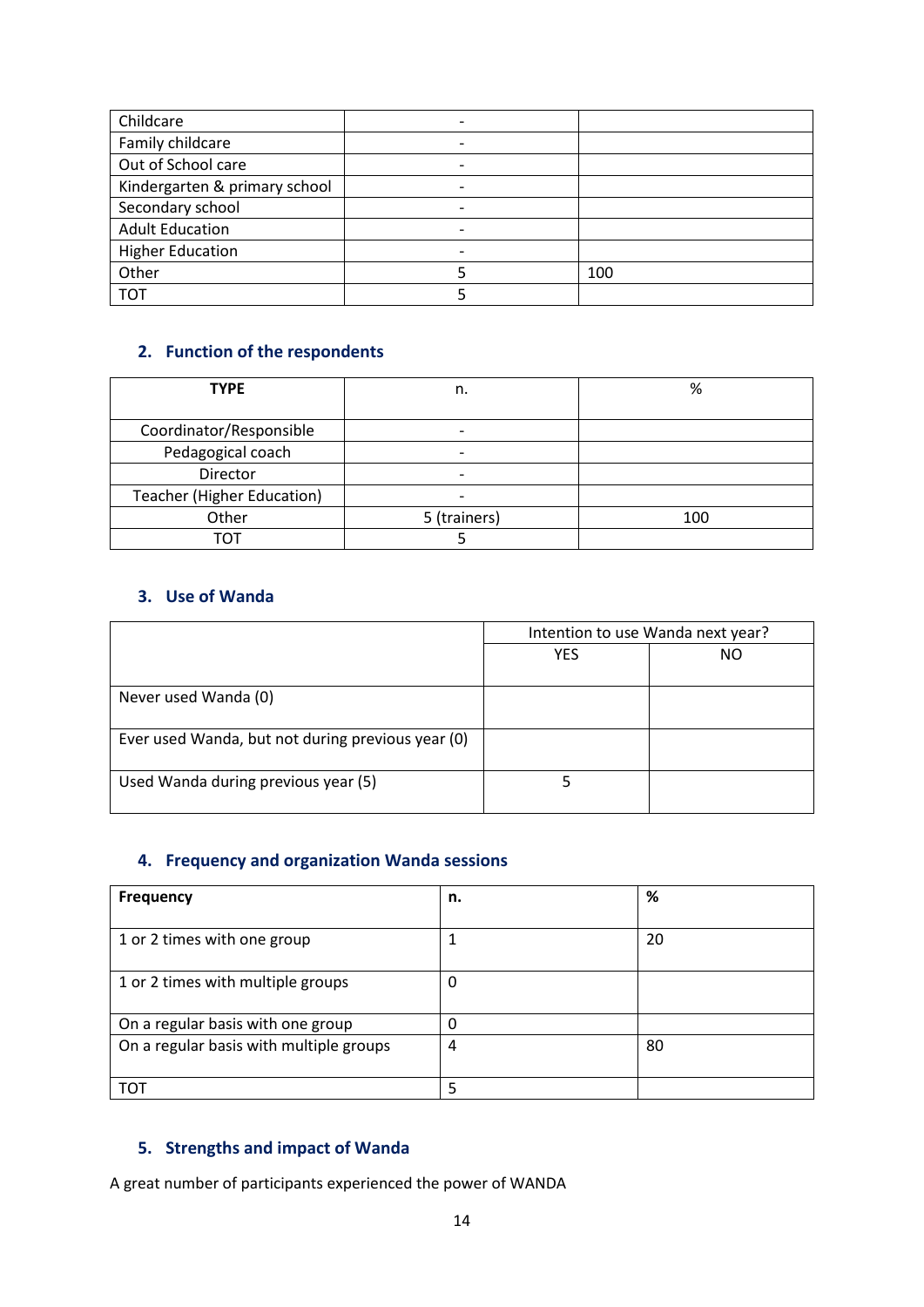- cca 400 people who were trained to become mediators (teachers, other school experts and professionals working in the social field).
- cca 150 people in the educational field who participated in WANDA sessions apart from mediation training.
- 12 employees from Hungarian Telecom once aiming to discuss problems arised from every day work.

Partners Hungary's practice with WANDA shows the following experience:

- We regularly encounter needs of professionals working in various environments (school, social professionals, mediators) for self-reflection, better cooperation and a sense of community, and WANDA can help reflecting on this need
- It fits well with our other process-oriented methodologies
- WANDA is a well-structured, clear methodology
- It counts as a novelty for the participants, even if they have already participated in a similar session
- It is easy to convince stakeholders of the necessity of self-reflection through WANDA sessions

The greatest impacts of WANDA based on participants' feedback:

- "I have no power to proceed" attitude at the beginning transforms to "I can find ways to go on" by the end of the session
- "I am not alone with my issues"
- "I am so grateful for this session, I thought this was an impass but now I see a way forward"
- "Wow, this is what that person would exactly say" while looking at perspectives
- Taking all the stakeholders perspectives can enhance partnerships instead of hierarchy

#### **6. Challenges in organizing and using Wanda**

- The feeling of novelty passes after a certain number of sessions
- Within the school environment, it is difficult keeping time limits: starting and finishing on time (classes of different teachers finish at different times)
- Limited time frame (aiming for 2 hours but we mostly have to do 1.5 hours)
- School professionals can usually do WANDA sessions in their free time
- Hard to engage a group for a lengthy WANDA path
- Hard to find time and financing for a proper WANDA path
- Hard to keep the know-how, people think they are equipped to become facilitators after participating in one session
- It is hard to find other creative elements other than LEGO and Dixit for visualization
- There are situations where it is hard to come up with usable ideas

#### **Conclusions and ideas for Hungary**

- It would be a great opportunity for growth to share experience with other facilitators
- We would love to have supervision for cases that have a great emotional impact on the facilitator
- Case studies on difficult situations/WANDA sessions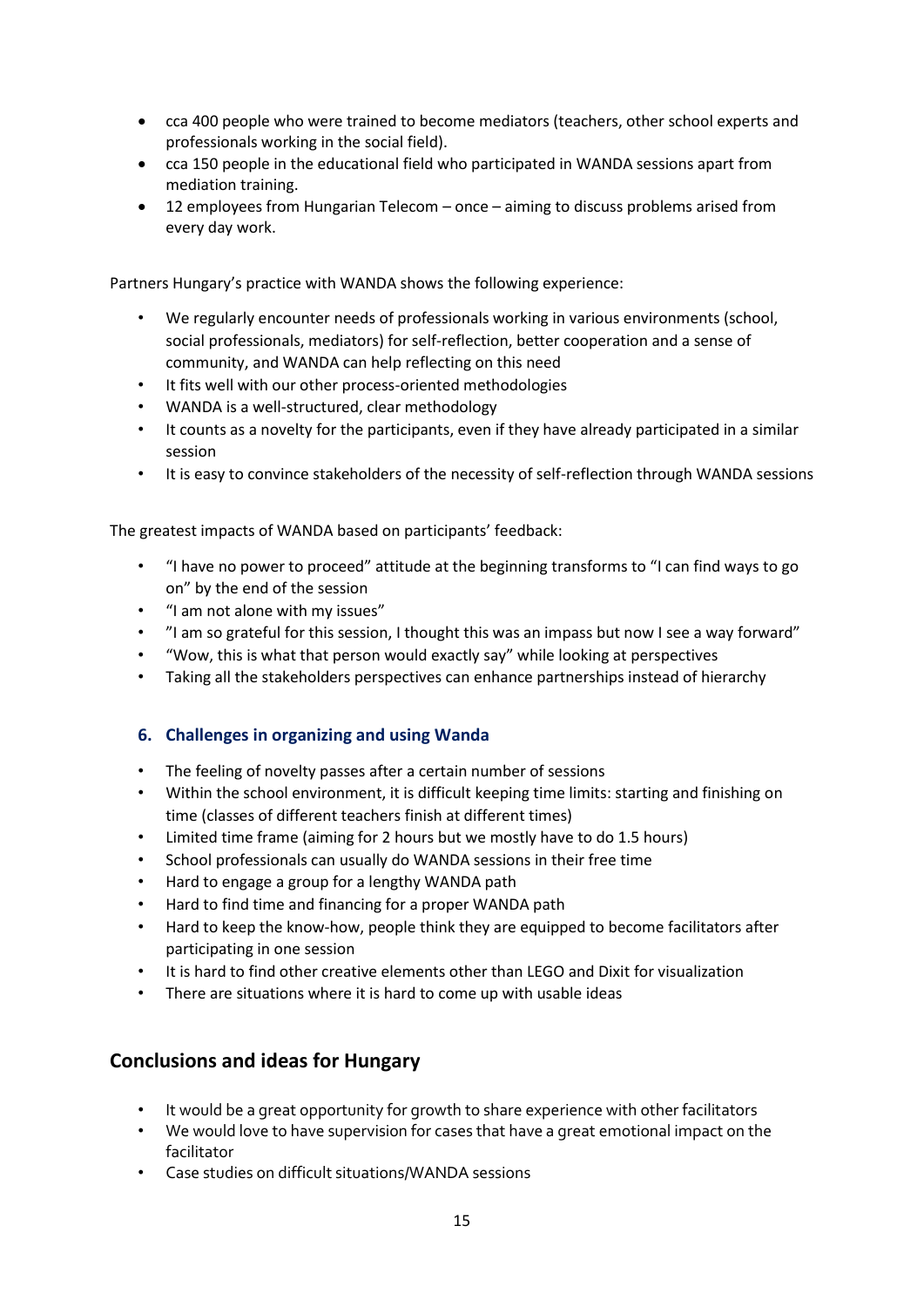- More non-directive means for facilitators
- Psychological background, more pedagogical methods
- We still seek opportunities to try and use the full potential of the "WANDA path" and experience its impact on professional development - SEED
- There is more potential in WANDA in business and organizational development. Is this coherent with Wanda?
- Potential in use
	- among CSOs
	- SBS learning communities (staff of one instituition, inter-institutional context
	- $-$  Among "learning groups" new initiative in Hungary

#### **Sources:**

Korintus. M. 2017. "Hungary – ECEC Workforce Profile." In Workforce Profiles in Systems of Early Childhood Education and Care in Europe, edited by P. Oberhuemer and I. Schreyer. [www.seepro.eu/English.Country\\_Reports.htm](http://www.seepro.eu/English.Country_Reports.htm)

## *c. Croatia*

#### *ECEC system*

The ECEC system in Croatia is an integrated one, regulated by the Ministry of Science and Education. Institutions are managed through local self-governments, while the Croatian Ministry of Science and Education verifies and approves all ECEC programmes. ECEC in Croatia is thus both unified and decentralized.

Different qualifications are possible to work in Croatian ECEC centers, but the only professional staff specifically qualified for working with children up to 7 years of age and who work with them full-time are the ECEC teachers, qualified at Bachelor level. Teacher assistants that help with children with special needs don't require a qualification.

#### *CPD (Continuous Professional Development)*

Promotion in the ECEC profession is based on three requirements, one of which is participation in CPD courses. For CPD activities staff can be awarded a specific number of credit points (not ECTS points). During their professional career, ECEC teachers can advance to the status of a mentor or counsellor, dependent to a certain extent on their participation in CPD courses.

#### *Childfree hours*

ECEC teachers work in direct contact with children for 27,5 hours weekly. The rest of the time (12.5 hours) is allocated for the planning, programming and evaluating of work, preparation, organisational and material resources, collaboration with parents and other participants of ECEC processes, and for professional development.

## **The Wanda path in Croatia (how did it start, projects etc.)**

OA Step by Step was included in the project 'When Wanda meet ISSA'. During that project 15 Step by Step trainers participated on a first Wanda training and 10 of them participated on the second part of the training (2015). Wanda was implemented in the work of professional learning communities funded by the IPA project 'Quality Education for Roma Children' in 6 primary schools. Also, Wanda facilitators use the Wanda method in their own settings (PLCs).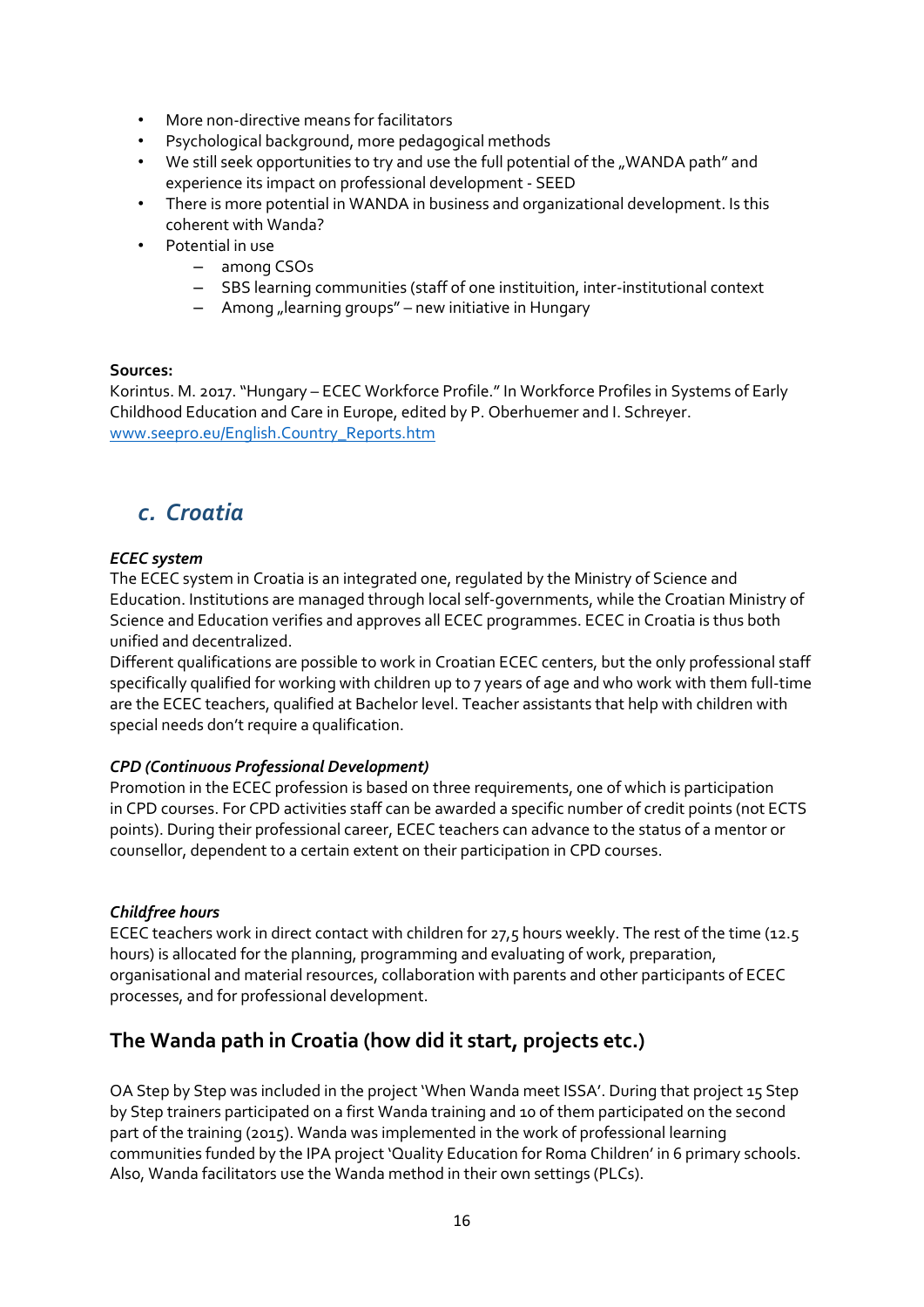Wanda was integrated in the project 'Building local and national capacities for educational integration of children (aged 4-15 years) seeking international protection and migrant children' (UNICEF) and was used in 3 preschools and  $5$  primary schools in the path of  $5$  sessions. Wanda is also part of the project 'Inclusion of children with special needs' in the Town of Sisak. Three groups of teachers participated in the path of 4 WANDA sessions.

Two Step by Step trainers participated on a Training of trainers for WANDA participants in Budapest during 2016. One training for facilitators was conducted in 2017. 25 future WANDA facilitators participated.

### **Aims and method of the survey**

We used two methods: the questionnaire for WANDA facilitators and the focus groups with participants of the WANDA sessions (project 'Building local and national capacities for educational integration of children - aged 4-15 years - seeking international protection and migrant children'). 6 facilitators answered to the questionnaire via e-mail.

15 participants participated to the focus groups.

### **Results and analysis of the data**

#### **1. Which setting/organization**

| Organization in which the<br>facilitator works | %   |
|------------------------------------------------|-----|
| <b>NGO</b>                                     | 34% |
| Kindergarten                                   | 66% |

#### **2. Frequency and organization Wanda sessions**

| Frequency                               | n.             | %    |
|-----------------------------------------|----------------|------|
| 1 or 2 times with one group             | 5              | 83%  |
| 1 or 2 times with multiple groups       | 6              | 100% |
| On a regular basis with one group       | 3              | 50%  |
| On a regular basis with multiple groups | $\overline{2}$ | 33%  |

5 participants responded that they plan to use WANDA next year and 1 responded that he/she are not sure.

#### **3. Strengths and impact of Wanda**

**•** getting ideas to solve potential problems or challenges;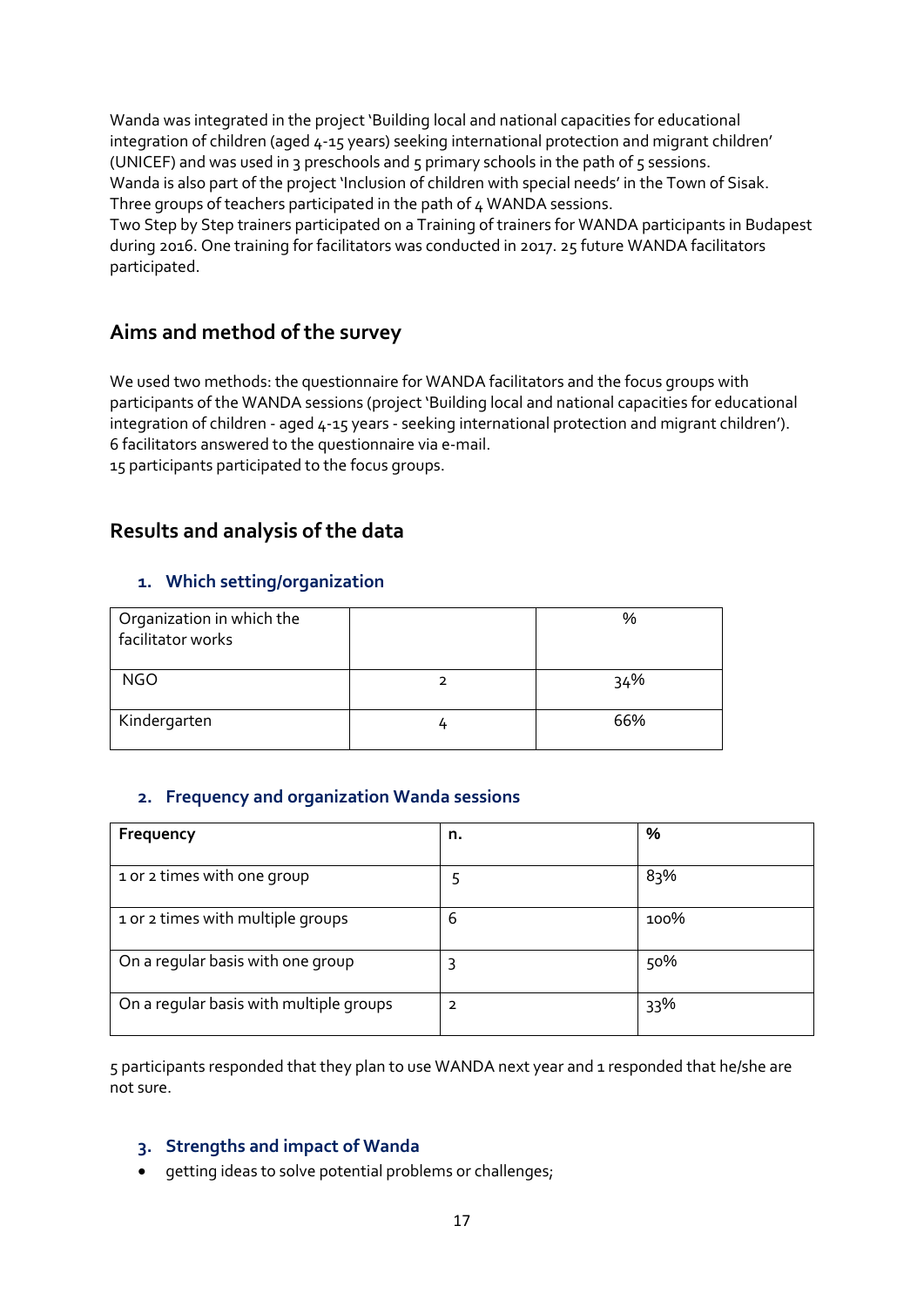- jointly ways of seeking solutions;
- shared understanding and probing of existed school/kindergarten values;
- broadening the 'picture'/ look at yourself and your practice from other's perspectives;
- a team agreement about changing the policy of the institution;
- building group cohesion and sense of learning community and sharing responsibilities;
- clear structure of the meeting;
- asking questions as a process of learning;
- making insight into the challenges of a group and/or institution

#### **4. Challenges in organizing and using Wanda**

- when a group is not composed of people who participate voluntarily (challenge of motivation);
- $\bullet$  building mutual trust between participants;
- when participants say they do not have a case;
- selection of the relevant case;
- defining the learning question;
- in the questioning phase sometimes participants do not ask descriptive questions;
- stay focused on the case in a way contributor describe it when other participants know a lot about the case as well;
- selection of visualization techniques;
- avoiding stereotypes when vulnerable groups are included in case;
- quality of suggested solutions or small amount of solutions;
- need of participants for fast problem solving solutions
- to remain within the framework of the meeting structure
- uncertainty when to move on the next phase of WANDA session

## **Conclusions and ideas for Croatia**

WANDA facilitators in Croatia need support in networking in order to reflect on the WANDA sessions and process (for example the role of facilitator, how active should the facilitator be?, nonactive participants; avoiding stereotypes; how to include/exclude other information about the case from others who are not the contributor). Also, they need more supporting materials such as examples of WANDA meetings or examples of the process of finding the question for learning. Also, they need more exercise of using 'challenging' perspectives (for example 'theory'). Facilitators are interested in possibilities of using WANDA in different contexts, for example on the level of institution/management.

#### **Sources:**

Bouillet, D. 2017. "Croatia – ECEC Workforce Profile." In Workforce Profiles in Systems of Early Childhood Education and Care in Europe, edited by P. Oberhuemer and I. Schreyer. [www.seepro.eu/English/Country\\_Reports.htm](http://www.seepro.eu/English/Country_Reports.htm)

## *d. Belgium*

#### **Context**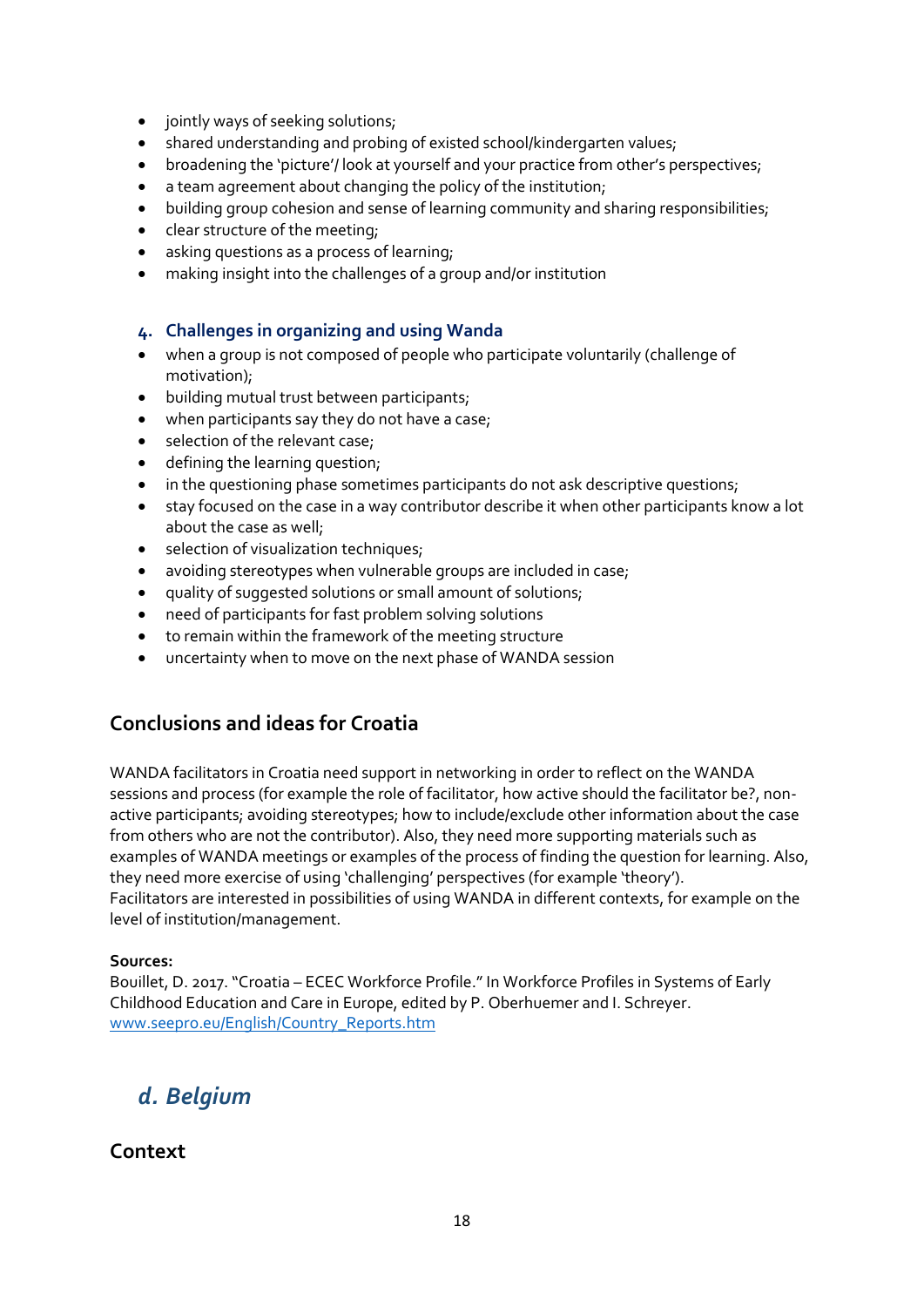#### *ECEC in Belgium (FL)*

Belgium is a federal and multilingual country comprising three autonomous Regions (Flemish Region, Walloon Region, Brussels Capital Region), three language Communities (Flemish, French, German-speaking), and four language areas (Dutch, French, German, and French-Dutch in the Brussels Capital Region).

Each Region and language Community has its own ECEC system. Here we will focus on the Flemish Community, because this is where Wanda has been developed and used.

The ECEC system in the Flemish Community is a split one, which means that different ministerial authorities are responsible for provisions for children under 2 ½ years old (childcare sector, under the Flemish Ministry for Welfare, Families and Equal Opportunities – and managed by the Flemish government agency 'Child and Family' – *Kind & Gezin*), and for children from 2 ½ years up to compulsory school, which starts at 6 years old (education sector, under the Flemish Ministry of Education and Training).

This means that there is a clear division between 'education' and 'care' in the approach and management of ECEC services. In some kindergarten classes, childcare workers (assistants) are employed to work alongside the teacher and are responsible for care tasks and for looking after the children outside the classroom periods (during meals at midday, in the play-ground, during sleeping moments). While meant to support the teacher, this is in effect resulting in a split between caring and teaching roles, whereas what is needed is a holistic approach in which education and care are inter-twinned (Van Laere, 2017; Peeters, Sharmahd, Budginaitè, 2016).

Currently, the sector is in a process of transition on different levels:

- 1) In April 2014, a new decree on childcare for the 0- 3-years old sector was implemented in the Flemish Community. The development of the Wanda method, together with the CoRe research (2011; 2016) had an influence on this decree. The latter stipulates that all staff working in childcare needs to have some kind of qualification by 2024, and that every childcare worker has the right to pedagogical guidance from a pedagogical coach. Although no concrete guideline has been developed until now on how to actually realize all this, this decree shows the beginning of a change.
- 2) The 'change' is also supported also by the fact that in 2011, a new Bachelor degree for pedagogical coaching (Pedagogisch Coach – 'Pedagogy of the Young Child') was established in Brussels, Antwerp and Ghent<sup>3</sup>, and the first students graduated in 2014. These graduates take up a post as Pedagogical Coach or adviser, designing the pedagogical policy of the childcare centre with the practitioners. Some of these newly qualified professionals work as part of the management staff in childcare centres, and it is envisaged that they will gradually replace the nurses and social workers currently working in childcare centres.
- 3) A large scale research project (MEMOQ Measuring and Monitoring the Pedagogical Quality of Childcare) developed a Pedagogical Framework for the 0-3 sector and investigated the pedagogical quality of the current Flemish childcare centres. Starting from these results, instruments for selfevaluation and inspection are now being developed and aligned with one another.

#### *Staff qualifications*

**.** 

The division between 'care' and 'education' is reflected also in the different qualifications required to work in the childcare or education sector. Core practitioners in pre-primary education have a Bachelor level, alongside teachers in schools. Practitioners in childcare sector are mostly infant care workers (secondary vocational level). Management staff are medical nurses, social workers or pedagogical coaches (Bachelor level).

#### *CPD (Continuous Professional Development)*

Considering CPD: 1) for the childcare sector, the new decree of 2014 states that pedagogical support is needed, but there are no clear quidelines on how to realize it;  $2$ ) for the education sector, each

<sup>&</sup>lt;sup>3</sup> In Ghent this Bachelor is provided by the Artevelde University College, partner in this PLA.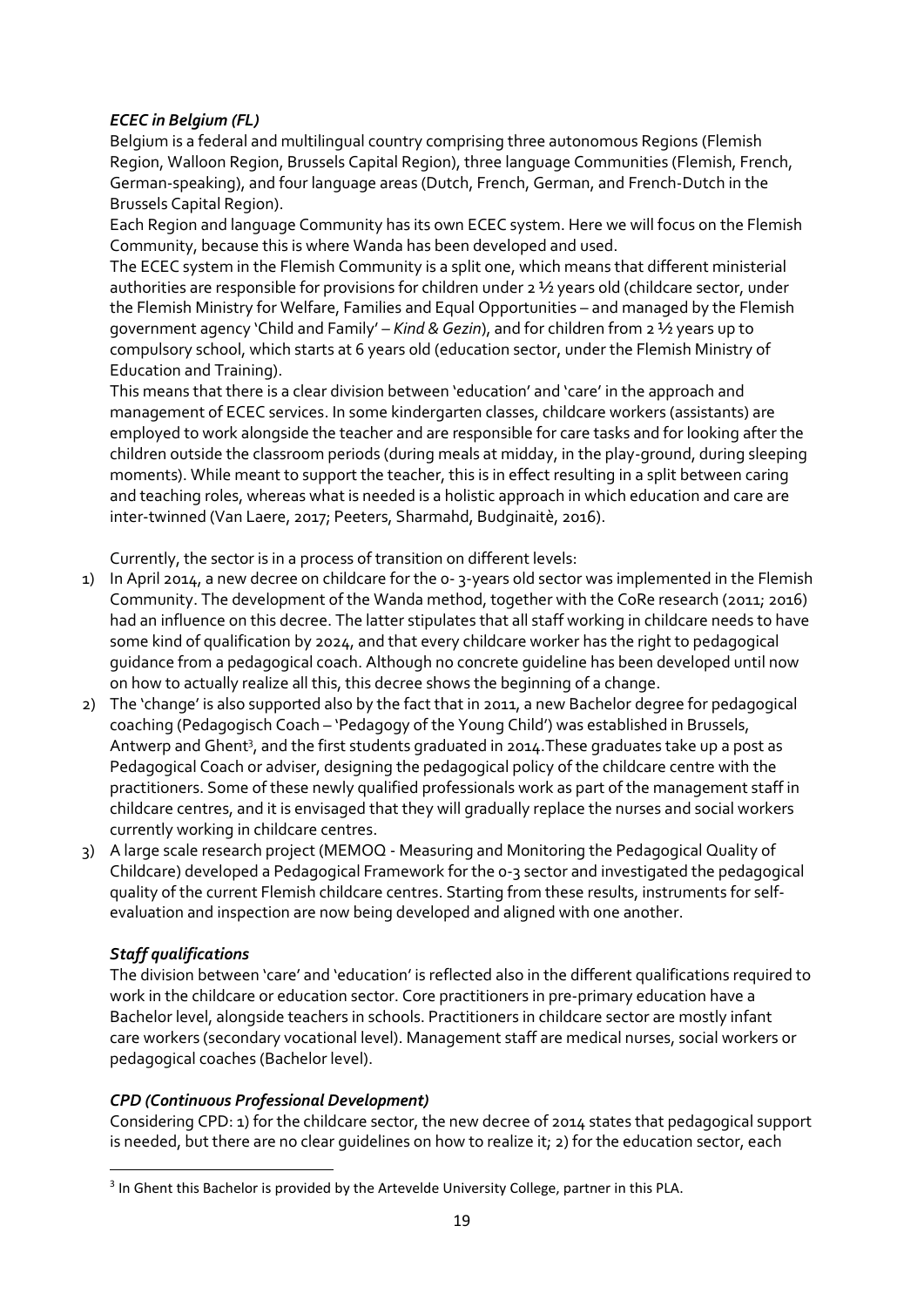pre-primary and primary school has to develop a training plan for the teachers. However, schools decide autonomously how to organise the plan. Consequently no minimum CPD hours are specified for the pre-primary teachers or auxiliary workers (Vlaamse Regering, 2009). Only one collective pedagogical training day for all the teachers is obligatory.

#### *Childfree hours*

Concerning 'childfree hours': 1) for the childcare sector, in some Flemish cities there is a regulation of paid childfree hours, but no general national regulations exist; 2) in pre-primary education, teachers have labour contracts of 26 hours. They need to teach at least 1,200 minutes per week (24 'lesson hours' of 50 minutes). That means they have 360 minutes left or approx. six hours per week for non-contact (child free) time. The school decides how this time will be spent. Generally speaking there is no established tradition of group reflection in the ECEC sector during this time.

This means that, especially for the childcare sector, it is very difficult to offer support and organize reflection on practice on a regular basis, because the structural conditions are lacking (time), and because no clear guidelines are given on how to offer pedagogical guidance on a structural way. Some exceptions exist, for example Ghent, which is a city that invested in creating structural conditions to support reflection with ECEC staff. The case study on Ghent included in the CoRe research (2011; 2016) shows that when pedagogical guidance is provided, child-free hours are scheduled and reflection paths are supported, the quality of the services increases with a direct effect on the wellbeing of children and families.

## **The Wanda path in Belgium (FL)**

In 2010, Artevelde University College and VBJK (Centre for Innovation in the Early Years) started a transnational ESF (European Social Fund) project to develop a new method for the childcare sector in the Flemish Community of Belgium, starting from 12 organisations and 7 training centres. The method was called WANDA (which is a Dutch acronym for Appreciate, Analyse and Deeds), and was originally created for teachers, practitioners and students working in the childcare sector (0-3 years old). At the beginning, staff from VBJK, VCOK (Training Center, Ghent) and Artevelde University College facilitated Wanda sessions in the services. In the meantime they organized trainings and supervision moments for Wanda facilitators. Slowly pedagogical coaches and/or the directors of the services themselves took the role of Wanda facilitators. Artevelde/VBJK/VCOK gradually stopped giving trainings and supervision moments on Wanda.

At the same time the University Colleges in Ghent (Artevelde), Antwerp (Karel de Grote) and in Brussels (Erasmus) started using Wanda in a structural way with their students: Wanda paths (facilitated by the teachers of the University Colleges) are organized with students in order to regularly reflect on their internship in the services, and link theory with practice. The transversal aim is also that the same students would learn to become Wanda facilitators and eventually use Wanda with ECEC teams once they will become pedagogical coaches.

## **Aims and method of the survey**

Through the survey of the Wanda PLA, we aimed at getting an overview of what happened with Wanda in Flanders in these last years, since no analysis or research has been carried on until now on this. We also aimed at understanding the needs of the sector concerning this method and its possible further development.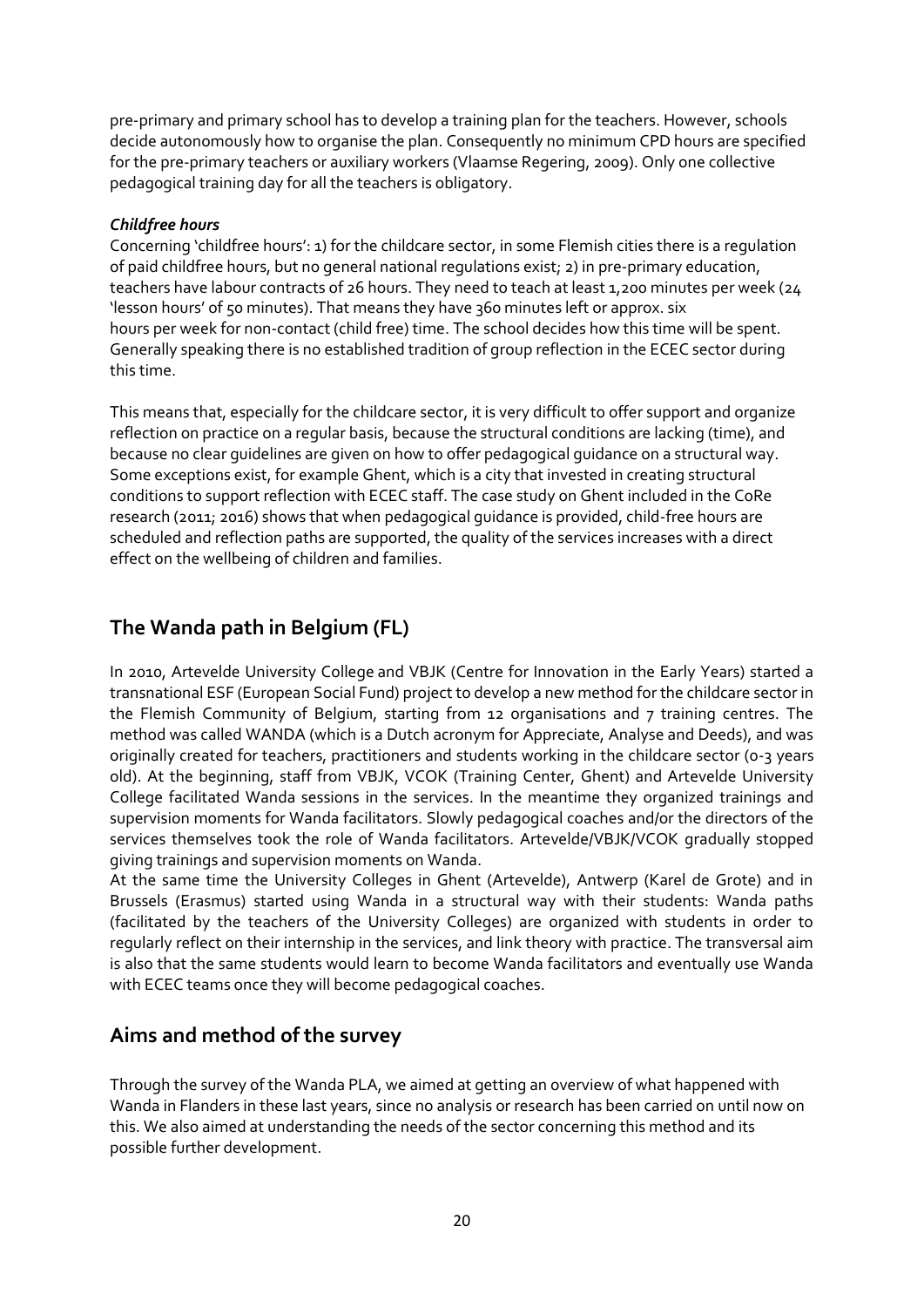We sent the questionnaire to 80 contacts (facilitators, people that followed the Wanda training, responsibles of services/organizations that used Wanda). We received 39 answers back (15 facilitators with students and 24 facilitators with professionals). To deepen the results, we carried on 10 telephone-interviews with a selected group of respondents. The interviews have been focused on better understanding the strengths and critical points of Wanda, also thinking about its further development.

## **Results and analysis of the data**

Tables 1 and 2 summarize the setting where the respondents to the questionnaire work and their function.

| 1. Which setting/organization |  |
|-------------------------------|--|
| TVDE                          |  |

| <b>TYPE</b>                                 | n.             | %     |
|---------------------------------------------|----------------|-------|
|                                             |                |       |
| Childcare (Kinderdagverbijf)                | 12             | 31%   |
| Family childcare (dienst for onthaalouders) |                | 8%    |
| Out of School care (Buitenschoolse opvang)  | 1              | $3\%$ |
| Kindergarten & primary school               | O              | о%    |
| (Basisonderwijs)                            |                |       |
| Secondary school (Secundair onderwijs)      | 1              | 3%    |
| Adult Education (Volwassenenonderwijs)      | $\overline{2}$ | 5%    |
| Higher Education (Hoger onderwijs)          | 12             | 31%   |
| Other (combination of settings)             | 8              | 21%   |
| <b>TOT</b>                                  | 39             | 100%  |

As we can see, 15 respondents are facilitators using Wanda with students (Higher education + Adult education + Secondary School), and 24 are facilitators using Wanda with professionals (childcare + family childcare + out of school).

#### **2. Function of the respondents**

| <b>TYPE</b>                | n. | %    |
|----------------------------|----|------|
|                            |    |      |
| Coordinator/Responsible    | 15 | 39%  |
| Pedagogical coach          |    | 21%  |
| Director                   |    | о%   |
| Teacher (Higher Education) | 12 | 31%  |
| Other                      |    | 9%   |
| ו∩י                        |    | 100% |

Table n. 3 investigates the intention to use Wanda or not in the following year.

#### **3. Use of Wanda**

|                        | Intention to use Wanda next year? |    |
|------------------------|-----------------------------------|----|
|                        | YE.                               | NС |
|                        |                                   |    |
| Never used Wanda $(4)$ |                                   |    |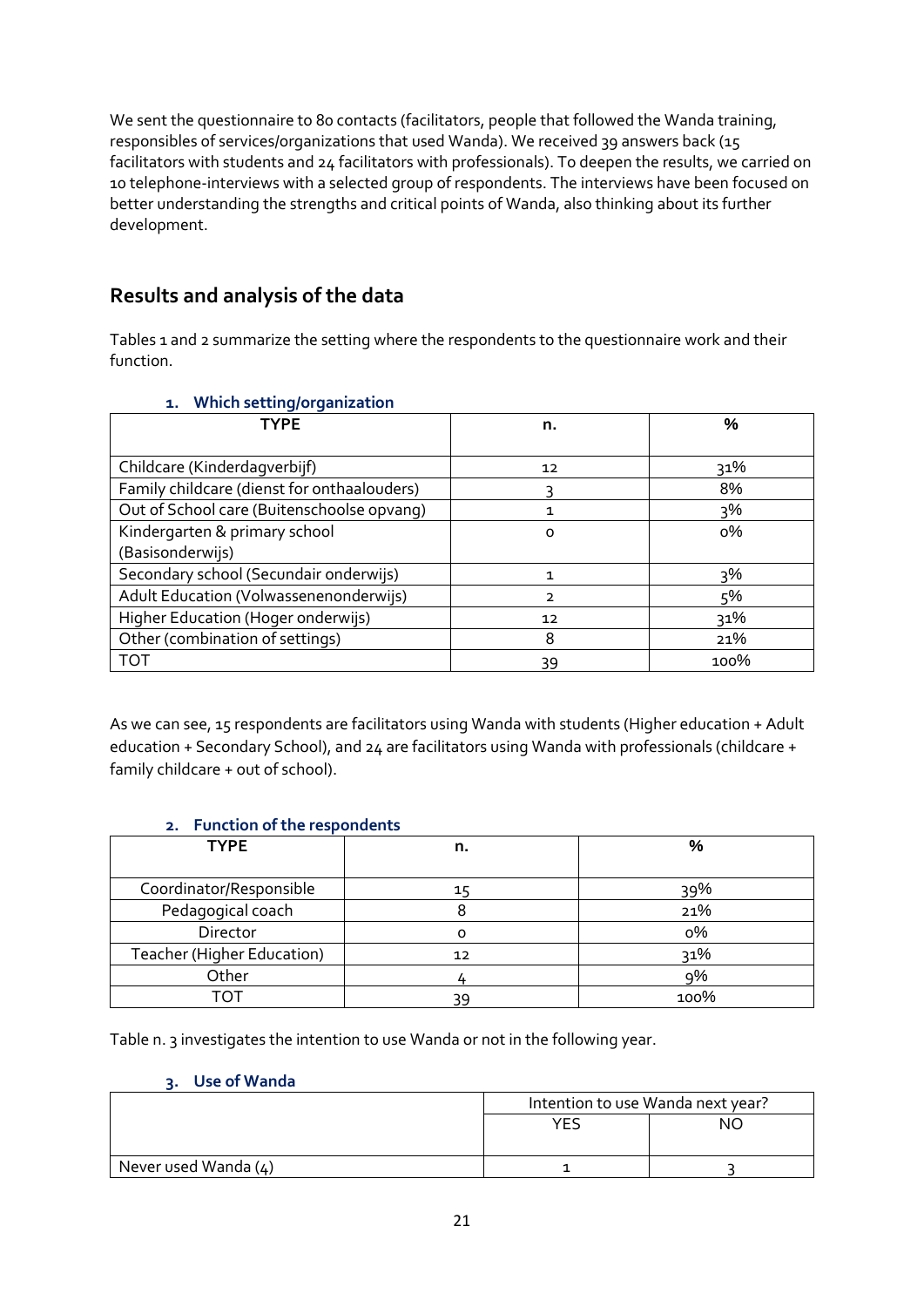| Ever used Wanda, but not during previous year (6) |    |  |
|---------------------------------------------------|----|--|
| Used Wanda during previous year (29)              | 29 |  |

As we can see, the majority of the respondents that are using Wanda now, have the intention to use it also next year. It has to be noted that 15 respondents use Wanda with students and they all replied that they have the intention to use Wanda next year. This means that the ones that don't have the intention to use it next year belong to the services/schools. This is probably because in University Colleges Wanda is implemented within the curriculum in a structural way, while services need to choose it as a priority and find time to realize it.

The reasons indicated for not using Wanda anymore are indicated in paragraph n. 6.

| Frequency                               | n. | %    |
|-----------------------------------------|----|------|
|                                         |    |      |
| 1 or 2 times with one group             | 6  | 17%  |
| 1 or 2 times with multiple groups       | 9  | 26%  |
| On a regular basis with one group       | 11 | 31%  |
| On a regular basis with multiple groups | 9  | 26%  |
| TO T                                    | 35 | 100% |

#### **4. Frequency and organization Wanda sessions**

In this table we have a variety of answers. To read them, we have to take into account that no difference has been noted amongst settings/types of participants, but a strong difference has been noted amongst facilitators with students and with professionals: Wanda is mostly used on a regular basis with students, and it is often used just once or twice when working with ECEC professionals. This is probably again the result of the fact that Higher Education Institutions (f.e. University Colleges) have the structural conditions to integrate Wanda on a regular basis in their curriculum. These conditions, together with the awareness of the key function of reflection on practice, makes it possible for Higher Education Institutions to implement Wanda in a continuous and structural way. The challenge for ECEC services consists in: 1) having time (childfree hours); 2) being aware of the fact that reflection on practice is a key element of quality in ECEC centers. Competent systems (CoRe, 2011; 2016) are needed in order to combine these two elements and implement them on a structural level.

#### **5. Strengths and impact of Wanda**

This list goes from the most given to the less given answers and it summarizes the answers to the questionnaire with the ones received through the interviews:

- Acknowledging different perspectives better understanding of differences
- Strength of learning from each other
- Building a 'group feeling'
- Personal growth in daily practice
- Less judgements ('there are no difficult parents and children')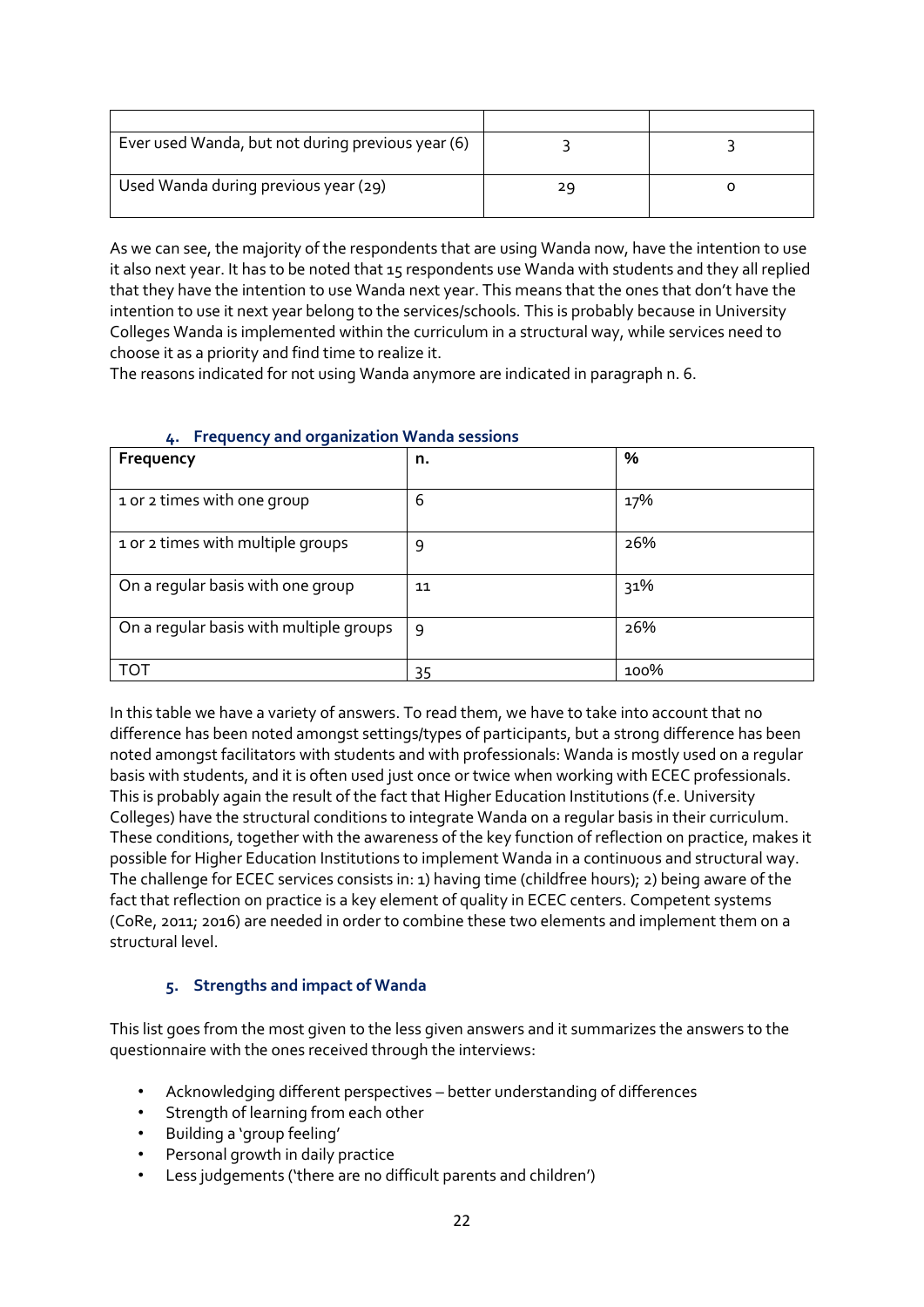- Bringing reflection in everyday life in ECEC centers
- 'It is practical and clear' accessible to use
- For students: connecting practice, theory and policy
- Method that works in strengthening the reflective competences of staff
- Positive thinking
- Connection with colleagues working with the same target group but in different services (for example when a group made is by practitioners working in different family childcare centers).

#### **6. Challenges in organizing and using Wanda**

This list goes from the most given to the less given answers and it summarizes the answers to the questionnaire with the ones received through the interviews:

#### **On a structural level:**

- Time (lack of childfree hours)
- Organization (replacing staff that has to be with the children while doing the Wanda session; staff turnover)
- Convincing directors to start with Wanda (because it asks time)
- 'Directors leave and Wanda leaves' (if a director that was very engaged with Wanda changes job or leaves, very often the service stops using Wanda too)
- 'Difficult to use Wanda when we already have other reflective methods in our service/school'
- Need to choose what to invest in ('we cannot do everything') choosing priorities
- Need to be supported in implementing Wanda on a regular basis (as services and as facilitators)

#### **On a content level:**

- Strength of 'going deep', but difficulties in always do it in a proper way
- Sometimes difficulties in 'staying in the Wanda phases'
- Finding a 'good case'
- Challenge in focusing also on the group process, and not just on the case
- Stimulating active participation of all
- Challenge of creating a 'safe/challenging climate'

## **Conclusions and ideas for Belgium (FL)**

Through the survey, we can conclude that reflection on practice is recognized as a need in the ECEC sector, and Wanda is generally seen as a successful good method to realize it.

It is interesting that many answers underline the added value of focusing on 'different perspectives' (valuing diversity) which is indeed one of the main goals of Wanda. Wanda seems to be seen as a clear method that supports the peer-learning of staff in a positive/constructive way. It stimulates professionals in linking ideas and practice (also for students) and in transforming daily life in ECEC settings.

While in Higher Education Institutions, Wanda seems used on a regular basis, the challenge is mainly connected to make all this continuous on a structural level in the services: time is lacking, especially when childfree hours are not officially recognized; staff turnover makes continuity more difficult; often the engagement towards the method is linked to the individual motivation of the director of the service/school, while there should be a 'structural' engagement at different levels and a strong recognition of the importance of reflection on practice in order to improve ECEC quality. This means that we need competent systems (CoRe, 2011; 2016) able to invest in the different levels of the system, in order to guarantee reflection on practice on a structural level.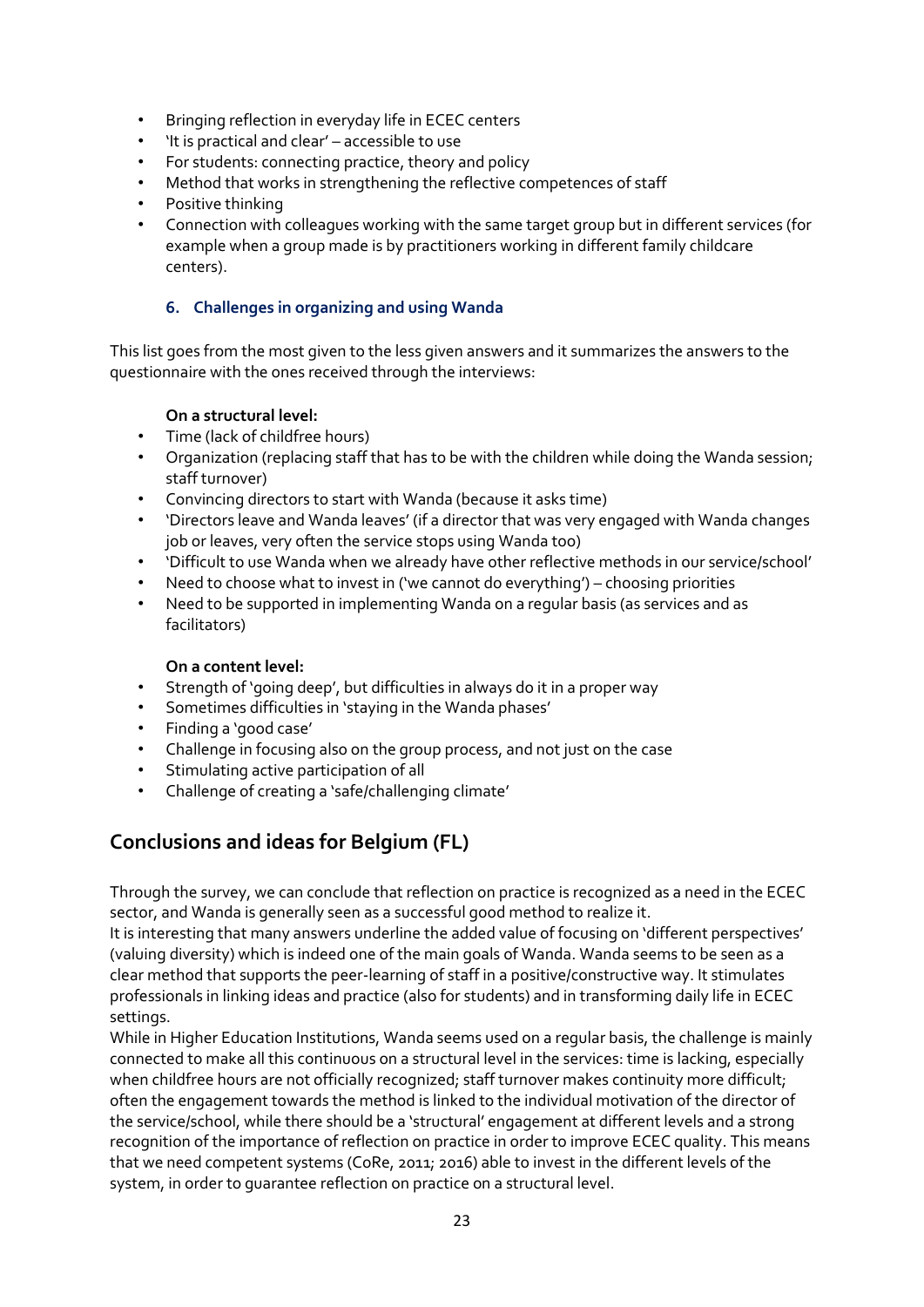At the same time support for facilitators seems to be needed aswel (for example supervision moments, peer-learning activities etc.). Through this support, the critical points underlined on a content level could also be addressed.

We can conclude that there is a need to re-launch and support Wanda in Flanders, and there is a need to make it continuous, since a real change in practice can be realized through a path developed in time and realized on a regular basis (transforming practice with one or two Wanda sessions is not possible).

This is in line with the indications of the Flemish decree of 2014, which states that pedagogical guidance should be provided in all ECEC services.

Considering all this, the **needs** connected to Wanda in Flanders are the following ones :

- Need to support reflection on practice **on a regular basis** in ECEC services
- Need for further **research** on the impact of Wanda on the professional development of staff and on the 'mind shift' and competences of students
- Need to influence **policy makers** on the importance of reflection in ECEC services, and on the need of creating structural conditions for it

Concrete **ideas** on possible development of Wanda in Flanders:

- 1. Wanda could be connected with the **Pedagogical Framework** for the 0-3 sector developed through the MeMoQ project: Wanda could support the reflection of staff on their daily practice, with a focus on how the concepts of the Pedagogical Framework are/are not present in this practice. In this way staff can be accompanied in a bottom up way in critically reflecting on its practice and on its connection with the intentions expressed in the Pedagogical Framework.
- 2. There is also need for **further research** on Wanda in Flanders. We could realize 1) a research on the impact of Wanda on different levels related to the services (individual practitioners, team, organization); 2) a research on the impact of Wanda on students' (of Higher Education Institutions) competences and their 'mind shift'. The results should be disseminated to organizations/services and policy makers.
- 3. Wanda should also be **further disseminated**, maybe not only in ECEC services, but also with teachers in primary schools. If used in kindergarten (2,5 - 6 sector), we can think about using it with teachers and assistants, in order to involve also assistants in a CPD path (working within an *educare* perspective).
- 4. Considering that the decree of 2014 established that ECEC staff should hold a qualification (before 2024), there is a need to organize **qualifications paths for already employed staff**. These paths should strongly focus on the link theory/practice, by valuing the work experience of students and stimulating reflection on practice. Wanda could have an important role in this planning.
- 5. Some (2,5-6 years old) work with **assistants** (which help core teachers in certain moments of the day, or they have a bridging role especially towards families with a vulnerable background). Normally assistants work directly with children and parents but they are not involved in CPD paths together with core teachers. Wanda could be an interesting method to implement CPD paths that involve assistants and teachers together in jointly reflect on their common practice.

#### **Sources:**

- Peeters, J., Sharmahd, N., & Budginaitė I. (2016). *Professionalisation of childcare assistants in Early Childhood Education and Care (ECEC): Pathways towards qualification*. *NESET II report*. Luxembourg: Publications Office of the European Union.
- Schreyer, I. and P. Oberhuemer. 2017. "Belgium Key Contextual Data". In Workforce Profiles in Systems of Early Childhood Education and Care in Europe, edited by P. Oberhuemer and I. Schreyer. www.seepro.eu/English/Country\_Reports.htm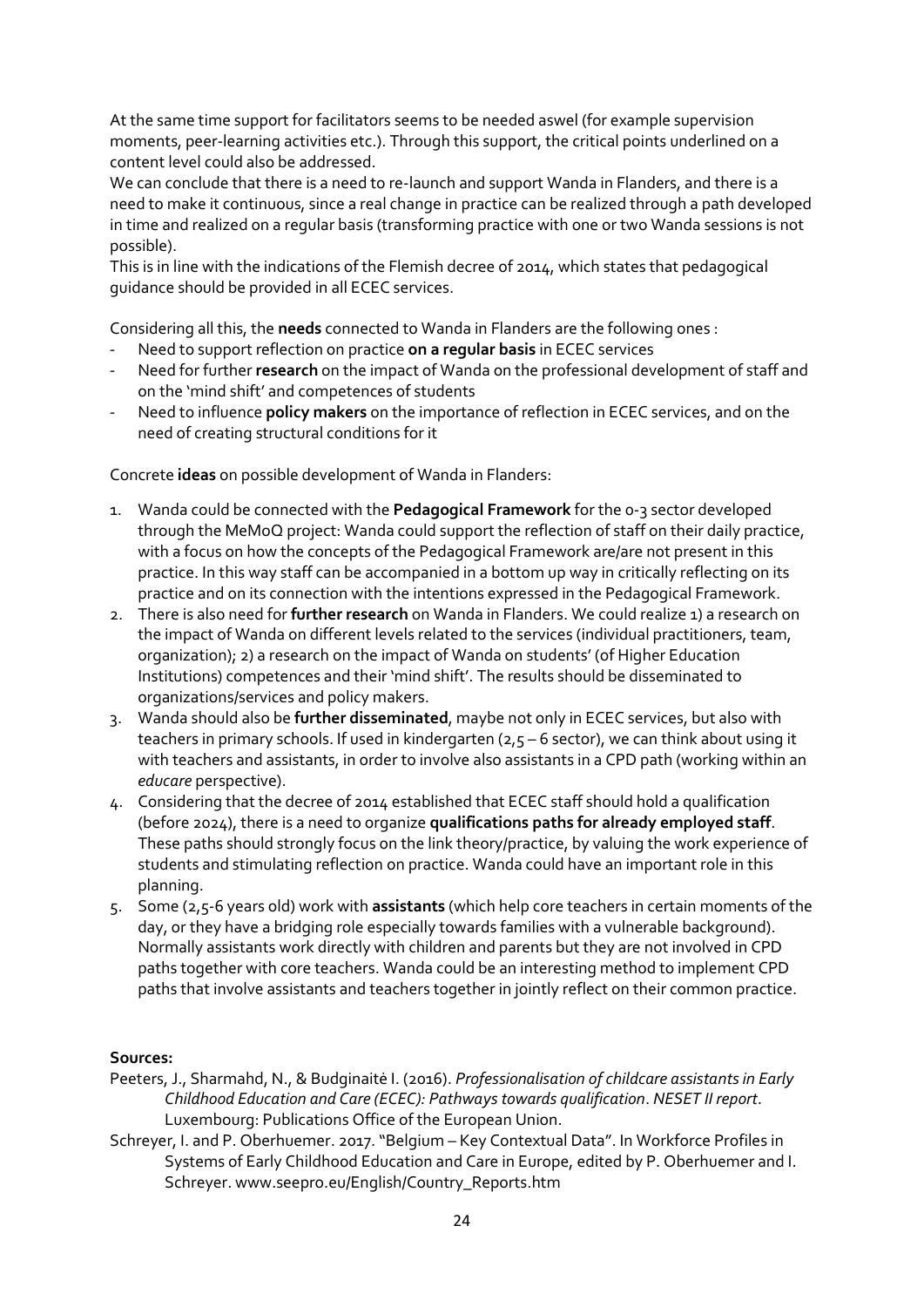- Urban, M., Vandenbroeck, M., Peeters, J., Lazzari, A., & Van Laere, K. (2011). *Competence Requirements in Early Childhood Education and Care. CoRe Final Report*. Brussels: European Commission.
- Vandenbroeck, M., Urban, M., Peeters, J. (Ed.) (2016). *Pathways to professionalism in ECEC*. New York, London: Routledge.
- Van Laere, K., Peeters, J., &Vandenbroeck, M. (2012).The education and care divide: The role of the early childhood workforce in 15 European countries. *European Journal of Education*, *47*, 527- 541.

## *e. Estonia*

#### *ECEC system*

Estonia has a partially integrated system of ECEC, under the overall responsibility of the Ministry of Education and Research. Governance and system management are distributed between the national and regional levels, reflecting a multilevel governance model with responsibility shared between the Ministry of Education and Research for the integrated ECEC institutions for children aged 1 ½ year to 7 years. Local education and social affairs authorities are responsible for ECEC provision and management.

#### *Staff qualifications*

There are three main categories of staff (Teacher, Assistant and Nurse) and two categories of setting leaders (Director and Head Teacher). Assistants and Nurses are required to have an ISCED Level 4 qualification. Teachers, Directors and Head Teachers should have an ISCED Level 6, 7 or Level 8 (Master teacher).

#### *CPD (Continuous Professional Development)*

Professional development is optional for teachers and assistants and required for center directors and head teachers.

#### *Childfree hours*

There are no official childfree hours in the ECEC institutions in Estonia. Working hours are 35 hours per week and during this time, teachers work directly with the children. Children sleep after lunch and teachers can use this time for short meetings/documentation.

## **The Wanda path in Estonia (how did it start, projects etc.)**

NGO Hea Algus started in Estonia with the Wanda method through an ISSA Peer Learning Activity (PLA) in 2016.

Hea Algus has a strong network of teachers/educational leaders and specialists in Estonia (10 regions). We have worked with them during 24 years on professional development. The interest of Hea Algus in participating in the Wanda program was due to the will of developing as organization and give possibilities for professional development to our network, trainers, partners and teachers. Through the Wanda training we hoped to help them to be better specialists in group reflection. It has been also a chance for lower qualified staff (assistant teachers) to develop and belong to the team of their institution.

As Hea Algus has long term (21 years) experience in counselling work with different specialists and with groups of young parents at risk, we believed that the Wanda method could help them to work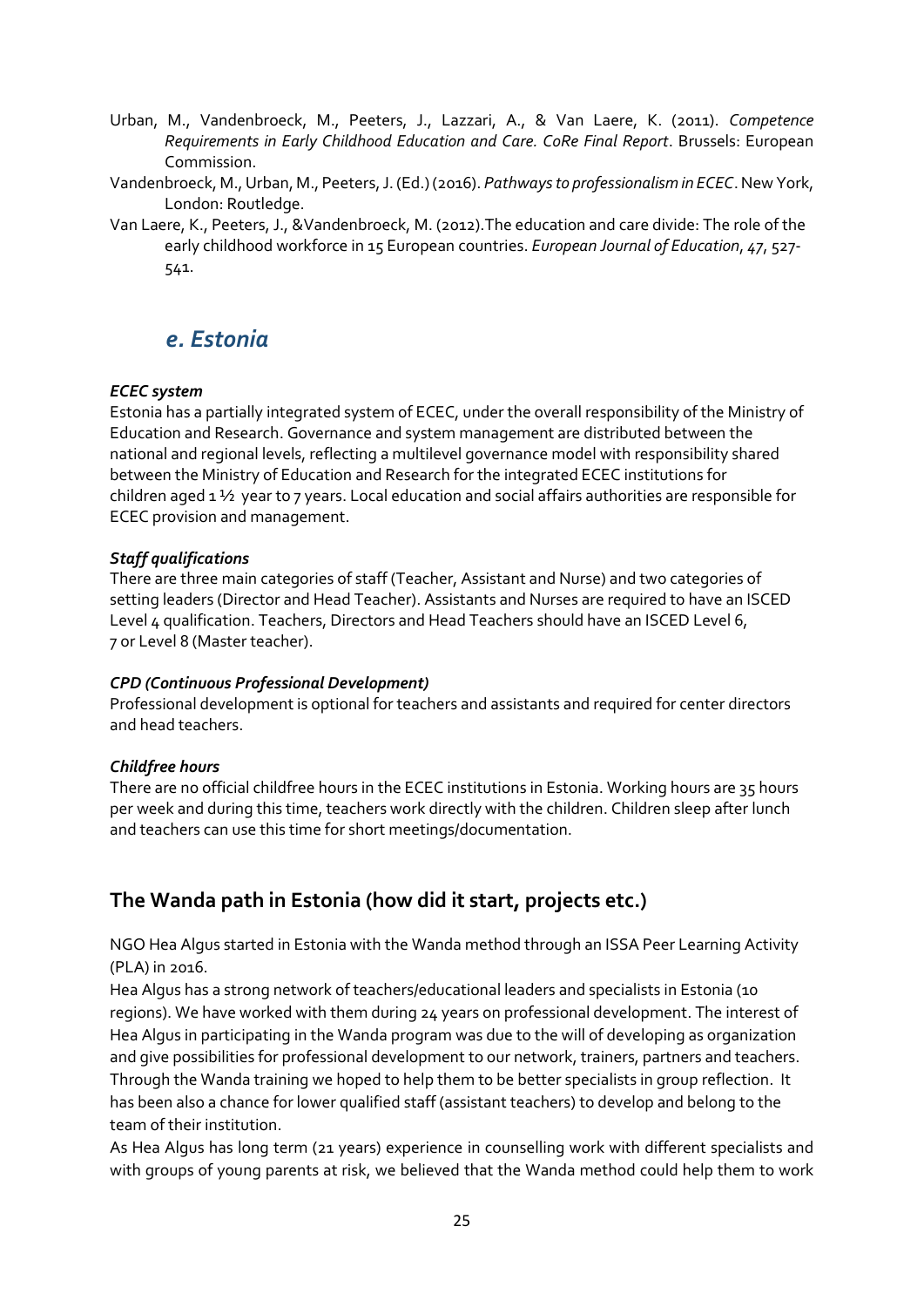more effectively with partners and families. We involved different specialist/partners/experts from the socio-educational and medical system.

Participants from 15 different institutions took part to the training: 6 kindergartens, 1 school, 3 NGO s, 3 Advisory Centres.

During the project a group of trained Wanda facilitators was created, 19 people in total: 15 people with educational background, 2 social socio-pedagogy, 2 social workers. All of them graduated in the level of master degree. At the moment 16 people work in the same position, 3 of them have changed institution or leaved from the system.

## **Aims and method of the survey**

The most important aim of the survey was to get an overview about the process and results of Wanda in Estonia and also about the future steps.

16 people took part to the survey - all of them participated in the PLA. The survey was done in July-September 2018. Each of the 16 people got the questionnaire. After that we collected the answers and interviews with 13 people were held. After that the answers were analysed and an overview of the results was prepared.

### **Results and analysis of the data**

Tables 1 and 2 summarize the setting where the respondents to the questionnaire work and their function.

#### **1. Which setting/organization**

| <b>TYPE</b>                      | n.             | %   |
|----------------------------------|----------------|-----|
|                                  |                |     |
| Kindergarten                     | 4              | 36  |
| Primary and Secondary school     | $\overline{2}$ | 19  |
| <b>Adult Education (Training</b> | 4              | 36  |
| Centers)                         |                |     |
| Other (combination of            |                | 9   |
| settings)                        |                |     |
| <b>TOT</b>                       | 11             | 100 |

#### **2. Function of the respondents**

| <b>TYPE</b>             | n. | %   |
|-------------------------|----|-----|
|                         |    |     |
| Coordinator/Responsible | 4  |     |
| Pedagogical coach       |    | 27  |
| Director                |    | 20  |
| Teacher/                |    | b   |
| Other/trainer           |    | 20  |
| TOT                     | 15 | 100 |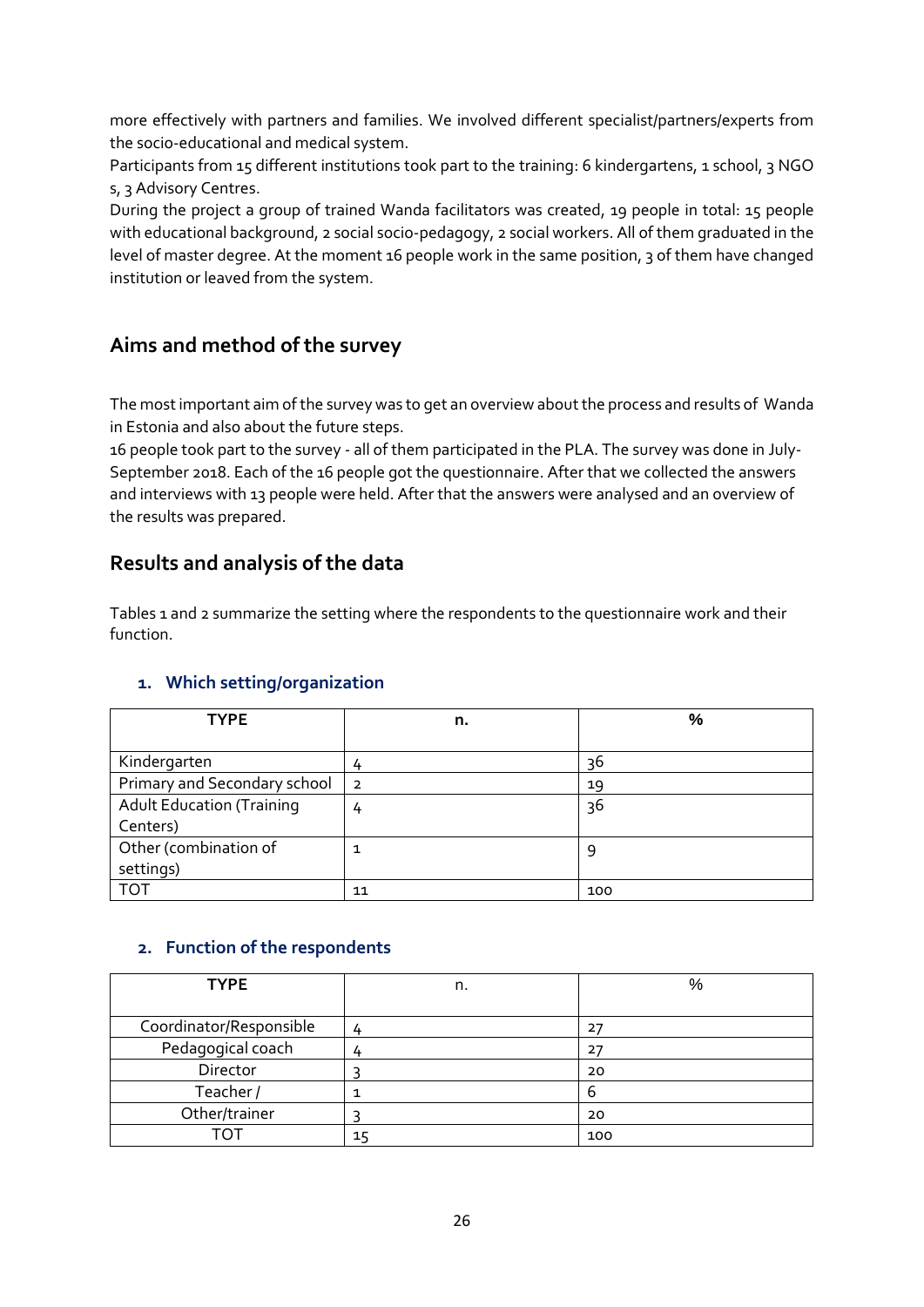#### **3. Use of Wanda**

|                                                   | Intention to use Wanda next year? |    |
|---------------------------------------------------|-----------------------------------|----|
|                                                   | <b>YES</b>                        | NO |
| Never used Wanda (1)                              |                                   |    |
| Ever used Wanda, but not during previous year (2) |                                   |    |
| Used Wanda during previous year (13)              | 12                                |    |

As we can see, the majority of the respondents that are using Wanda now, have the intention to use it also next year.

#### **Frequency and organization Wanda sessions**

| Frequency                               | n. | %   |
|-----------------------------------------|----|-----|
| 1 or 2 times with one group             | 4  | 27  |
| 1 or 2 times with multiple groups       | 2  | 13  |
| On a regular basis with one group       | 8  | 53  |
| On a regular basis with multiple groups | 1  |     |
|                                         | 15 | 100 |

As we can see, most of facilitators work with one group regularly. One of them once per month.

#### **4. Strengths and impact of Wanda**

- participants can reach out to each other and talk about the problems in their group, think more widely about other perspectives
- participants can rely on each other and help them find good ideas how to solve different group problems; very positive and solving- centred discussions between team members
- participants can help each other in very complicated situations
- Wanda helps to analyse practical experiences in the light of theoretical frameworks.
- learning with a group is an important method of growing up as team
- participants can share their pedagogical experiences- possibility to develop for all group members
- good start to solve/discuss about problems which are important for the development of the whole organization
- real change in behaviour and views of people
- increase well-being and the feeling of belonging to a team
- participants grow up in their professions as individuals and as a group.
- teachers can understand each other better in real situations
- possibility to support and give help in different situations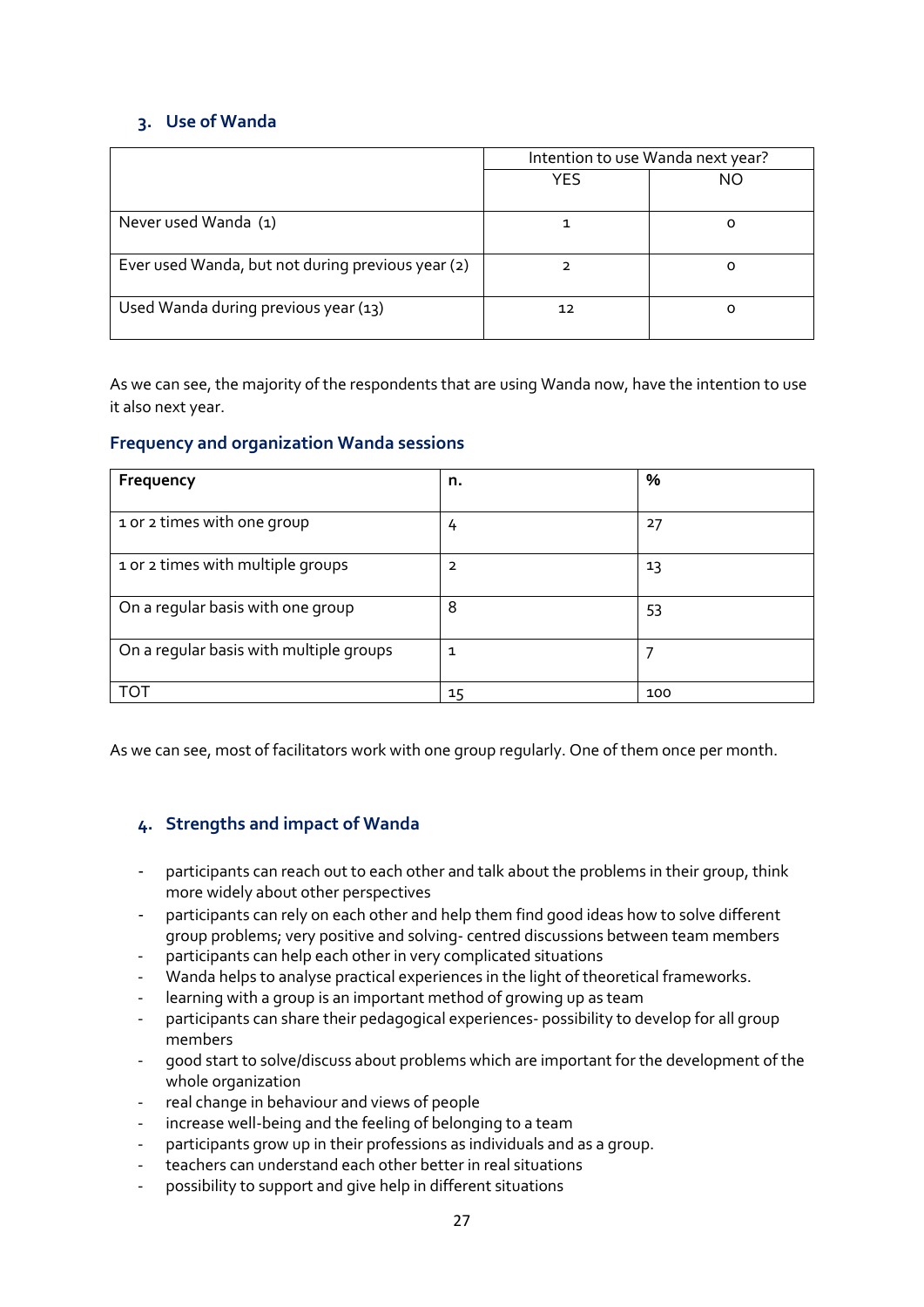- way to strengthen the team of organization
- development of out of border thinking
- feeling and possibility to grow up as network of specialists/ experts
- learning and growing as team together, potential for deeper teamwork in the organisation
- supporting of good relations in the team of organization, participants know better each other
- more effective cooperation with parents

#### **5. Challenges in organizing and using Wanda**

- it was hard for teacher to actively participate (some of them did not understand what Wanda is about)
- sometimes the problems were so big that even Wanda session couldn't help
- sometimes it was hard to find the right time to do a Wanda session
- time-time-time: find and use effectively
- usually it is difficult to stay in the limited time line
- sometimes is difficult to change the attitude or thinking of `difficult` person
- to stay in the role of facilitator
- to stay in the framework of Wanda model
- to find good case and reach to the end of the process
- to see things in different perspectives
- to follow the rules and phases of Wanda
- needs to develop listening skills of participants and facilitators
- to coop with own emotions

### **Conclusions and ideas for Estonia**

#### **Needs of participants for the future:**

- to communicate with other facilitators and share experiences; reflect and get feedback
- more positive/working examples
- meet with the other group facilitators, share experiences about leading and working with Wanda
- more information from the other countries using Wanda
- to develop the network of Wanda teams and meet with them regularly
- training `How to motivate group members to participate'

There were many good ideas about using Wanda and about the importance of it. It seems, that the Wanda method is seriously in use and participants consider it as an important framework for their work. From the data analysis we can see that there are lots of important reasons to use Wanda at the organizational level in the future. For better results it is important to support the organizations and motivate leaders.

#### **Sources:**

Veisson, M. 2017. "Estonia - ECEC Workforce Profile." In Workforce Profiles in Systems of Early Childhood Education and Care in Europe, edited by P. Oberhuemer and I. Schreyer. [www.seepro.eu/Country\\_Reports](http://www.seepro.eu/Country_Reports)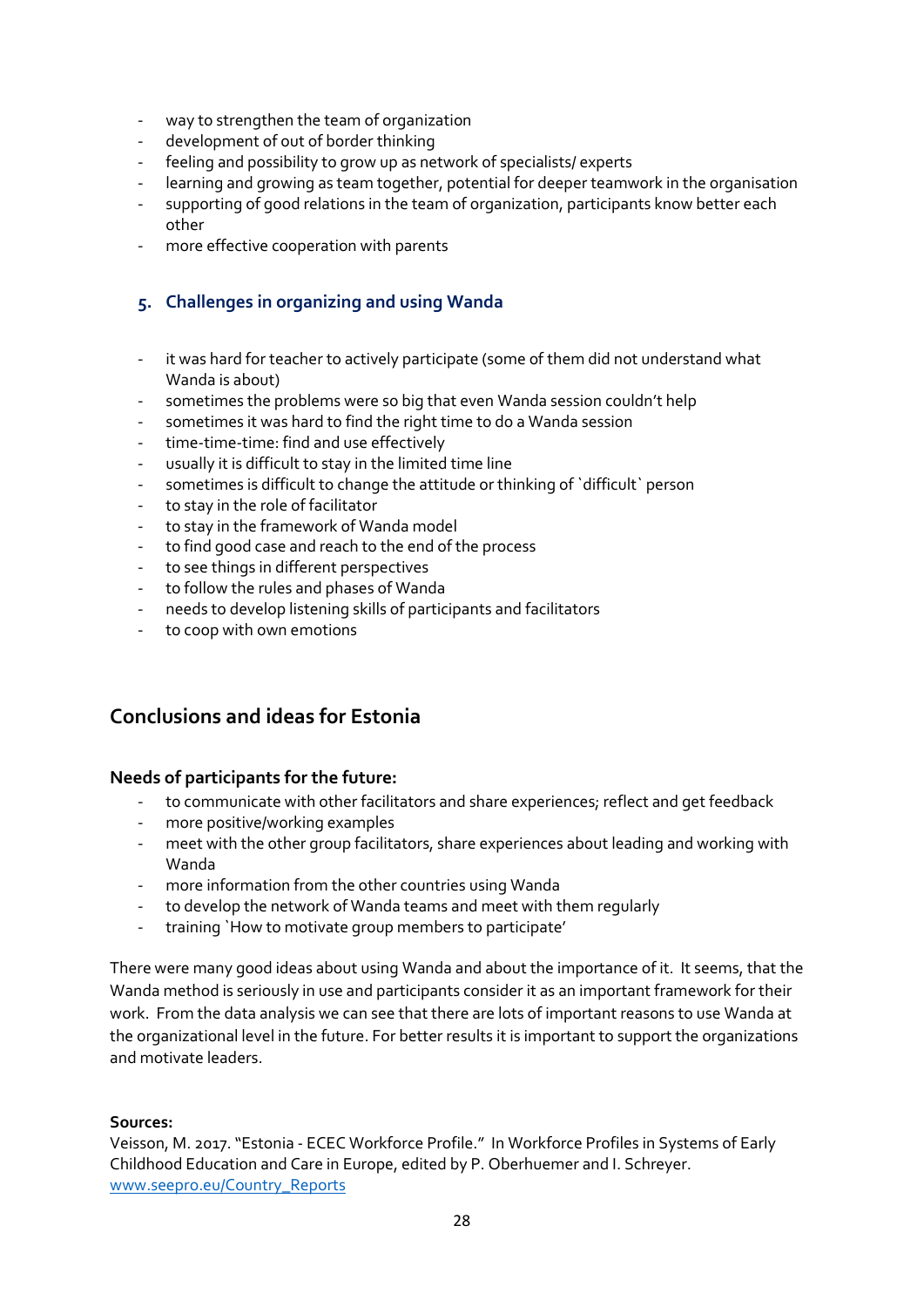## *e. Slovenia*

#### *ECEC system*

In Slovenia ECEC provision is organized as an integrated system. Since 1993, the age-integrated ECEC institutions for children aged 11 months up to statutory schooling, generally at age 6, come under the auspices of the Ministry of Education, Science and Sport. Slovenia was the first of the post-communist countries to transfer responsibility for ECEC from the then Ministry of Health, Family and Social Security to the then Ministry of Education and Sport.

The government's responsibilities include issuing relevant legislation and providing an ECEC curriculum. Municipalities have a duty to provide sufficient places and to ensure that the national curricular framework is implemented.

#### *Staff qualifications*

Staff in ECEC institutions are core practitioners and assistants. The latter help core practitioners in specific tasks, often related to care. In specific areas Roma assistants are employed, in order to facilitate the relationship with families with Roma origins.

#### *CPD (Continuous Professional Development)*

Slovenia has a highly structured system of credit point acquisition for CPD and career advancement. This enables both Early Childhood Teachers and ECEC centre directors to acquire different levels of recognized expertise and posts of responsibility.

The CPD framework for ECEC staff is guided by general national regulations regarding inservice training for all educational professionals.

In many cases CPD is provided for core practitioners and assistants at the same time, and it has to be 5 days per year (or 15 in 3 years).

Non qualified co-workers (f.e. Roma Assistants) may participate in all forms of CPD activities. However, attendance certificates are not formally recognised in terms of career development in their case.

#### *Childfree hours*

The full time working obligation both for Early Childhood Teachers and Assistants is 40 hours per week. Legally, the teacher's work with children should not exceed 30 hours per week, and the assistants' work 35 hours per week. Teachers have7.5 hours/week non-contact time (childfree), and assistants have 2.5 hours/week.

## **The Wanda path in Slovenia (how did it start, projects etc.)**

In 2014 Wanda was introduced through the Project 'When Wanda meets ISSA' . In this context a training of trainers was implemented. 8 WANDA facilitators were trained, 5 were members of the Centre for quality in education, 3 were professionals from preschools. In 2015 the Wanda method was introduced to the leaders of professional learning communities (coordinators) in the Network of preschools and primary schools for changing quality Step by Step. In the same year (2015) two Wanda trainers (from 1st generation of trainers) started their Wanda groups in their preschoools. In 2016 the Centre introduced a call for for **a)** training for leaders of Wanda groups and **b)** providing leading Wanda (as service) in preschool/primary schools. Due to the high fee (higher than usual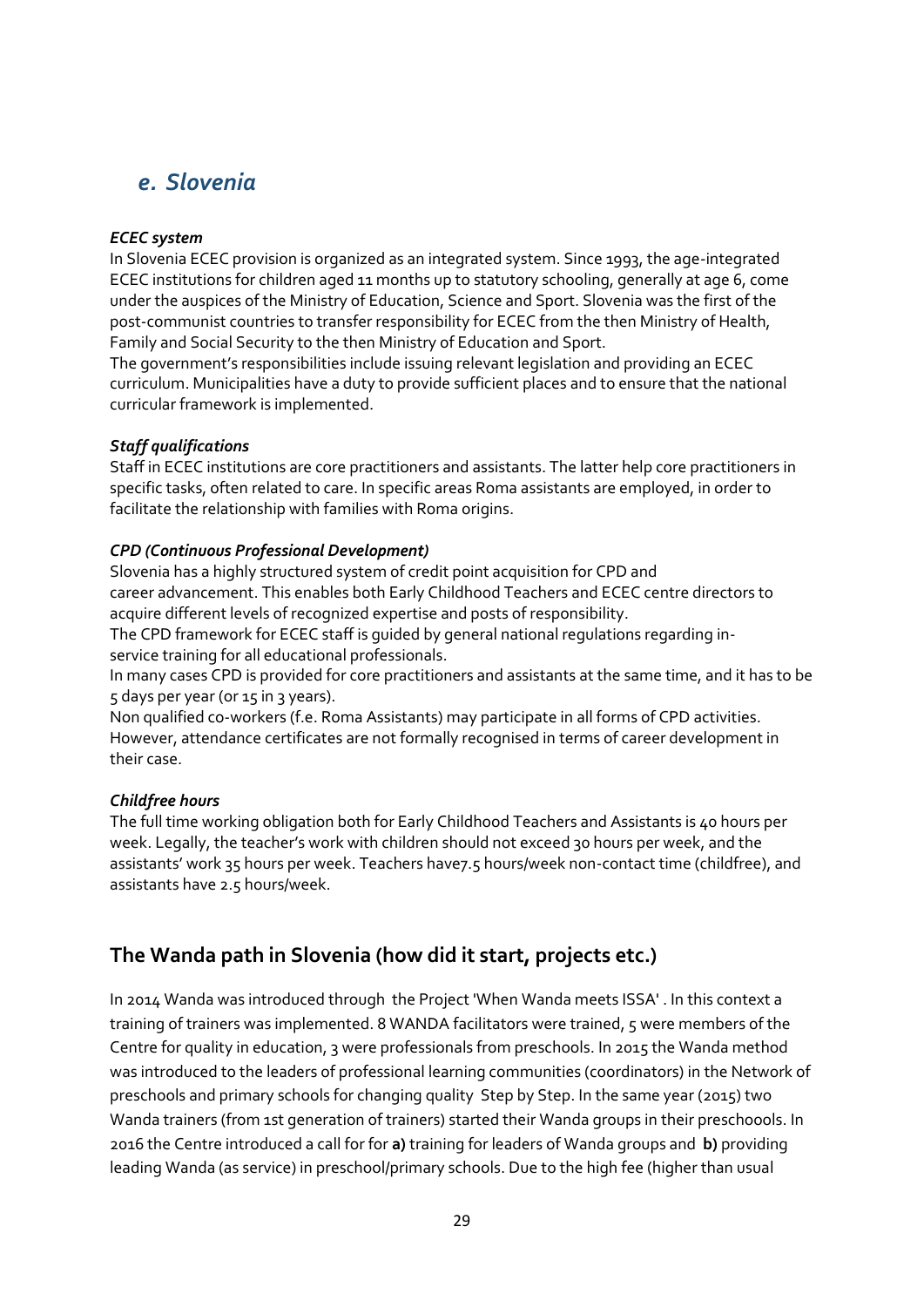trainings due to small number of participants), the training was not implemented. In 2017 the training for Wanda facilitators was implemented for the first time. 9 preschool teachers, preschool councelors from 5 preschools participated. The training was conducted by 2 '1st generation' trainers. The program of the training was developed together with our Centre. In 2018 a support group for the leaders of Wanda groups was established.

## **Aims and method of the survey**

Through the survey we aimed at getting an overview of what happened with Wanda in Slovenia from 2014 till now. We also wanted to learn more about how facilitators perceive strong points and areas of improvement.

We sent the questionnaire to 18 contacts (facilitators, people that followed the Wanda training). We received 13 answers back. To deepen the results, we sent additional questions to the last generation of facilitators and also conducted 3 telephone-interviews with a selected group of respondents. The interviews have been focused on better understanding the strengths and critical points of Wanda, also thinking about its further development.

### **Results and analysis of the data**

#### **1. Which setting/organization**

| <b>TYPE</b>                   | n. | %   |
|-------------------------------|----|-----|
|                               |    |     |
| Childcare                     |    |     |
| Family childcare              |    |     |
| Out of School care            |    |     |
| Kindergarten (vrtec 0-3, 3-6) | 13 | 100 |
| Primary school                |    |     |
| Secondary school              |    |     |
| <b>Adult Education</b>        |    |     |
| <b>Higher Education</b>       |    |     |
| Other                         |    |     |
| <b>TOT</b>                    | 13 | 100 |

As we can see all 13 respondents come from preschool environment and are facilitating Wanda with ECEC professionals.

#### **2. Function of the respondents**

| <b>TYPE</b>       | n. | $\%$ |
|-------------------|----|------|
|                   |    |      |
| Preschool teacher |    | ٬۵   |
| Counsellor        |    | 39   |
| Deputy director   |    |      |
| Other             |    |      |
|                   |    | 100  |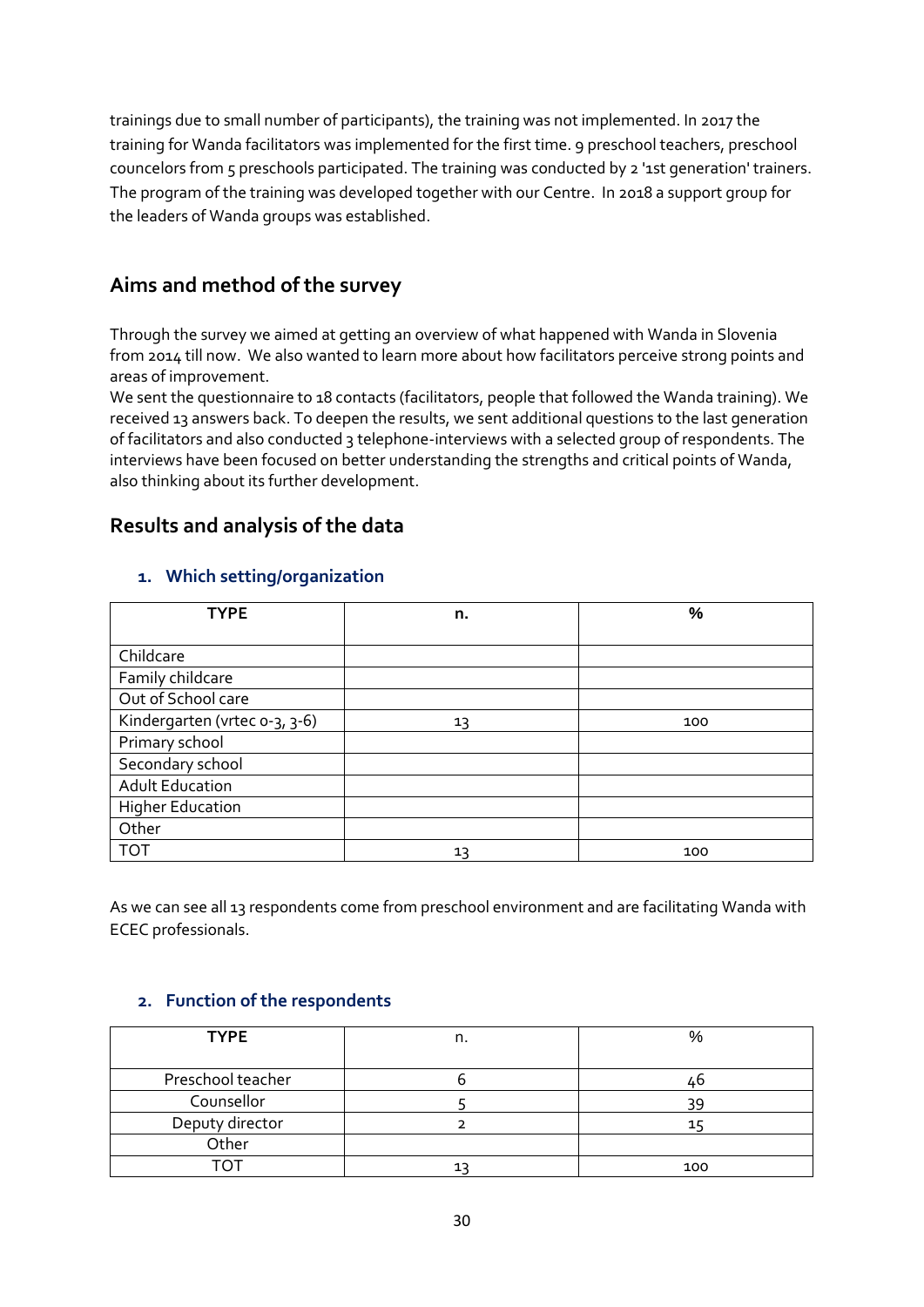Table n. 3 investigates the intention to use Wanda or not in the following year.

#### **3. Use of Wanda**

|                                                   | Intention to use Wanda next year? |    |
|---------------------------------------------------|-----------------------------------|----|
|                                                   | YES                               | NO |
| Never used Wanda (o)                              |                                   |    |
| Ever used Wanda, but not during previous year (2) |                                   |    |
| Used Wanda during previous year (11)              | 10                                |    |

As we can see, the majority of the respondents (10 out of 11) that are using Wanda now, have the intention to use it also next year. Two of the respondents did not use Wanda in the previous year, but also intend to use it next year. Only one of the respondents do not intend to use Wanda next year (due to expiry of the employment contract).

#### **4. Frequency and organization Wanda sessions**

| Frequency                               | n. | %   |
|-----------------------------------------|----|-----|
| 1 or 2 times with one group             | O  | O   |
| 1 or 2 times with multiple groups       | O  | O   |
| On a regular basis with one group       | 9  | 69  |
| On a regular basis with multiple groups | 4  | 31  |
| וחד                                     | 13 | 100 |

As seen above, all the facilitators succeeded in implementing Wanda in a continuous way. Regular meetings of Wanda groups were possible due to the awareness that reflection on practice is a key element of quality in ECEC centers, on the level of professionals as well as on the managerial level, and also due to having time (childfree hours). Some of the preschools incorporated Wanda in their official meetings making them more meaningful and also more sustainable.

#### **5. Strengths and impact of Wanda**

This list includes answers collected from the questionnaire from the interviews and emails.

- Impact of Wanda on developing a positive atmosphere in preschool- atmosphere of trust and mutual support;
- Professional development of teachers involved- impact on reflecting on their dalily practice;
- Impact on "solving" problem situations, before they escalate;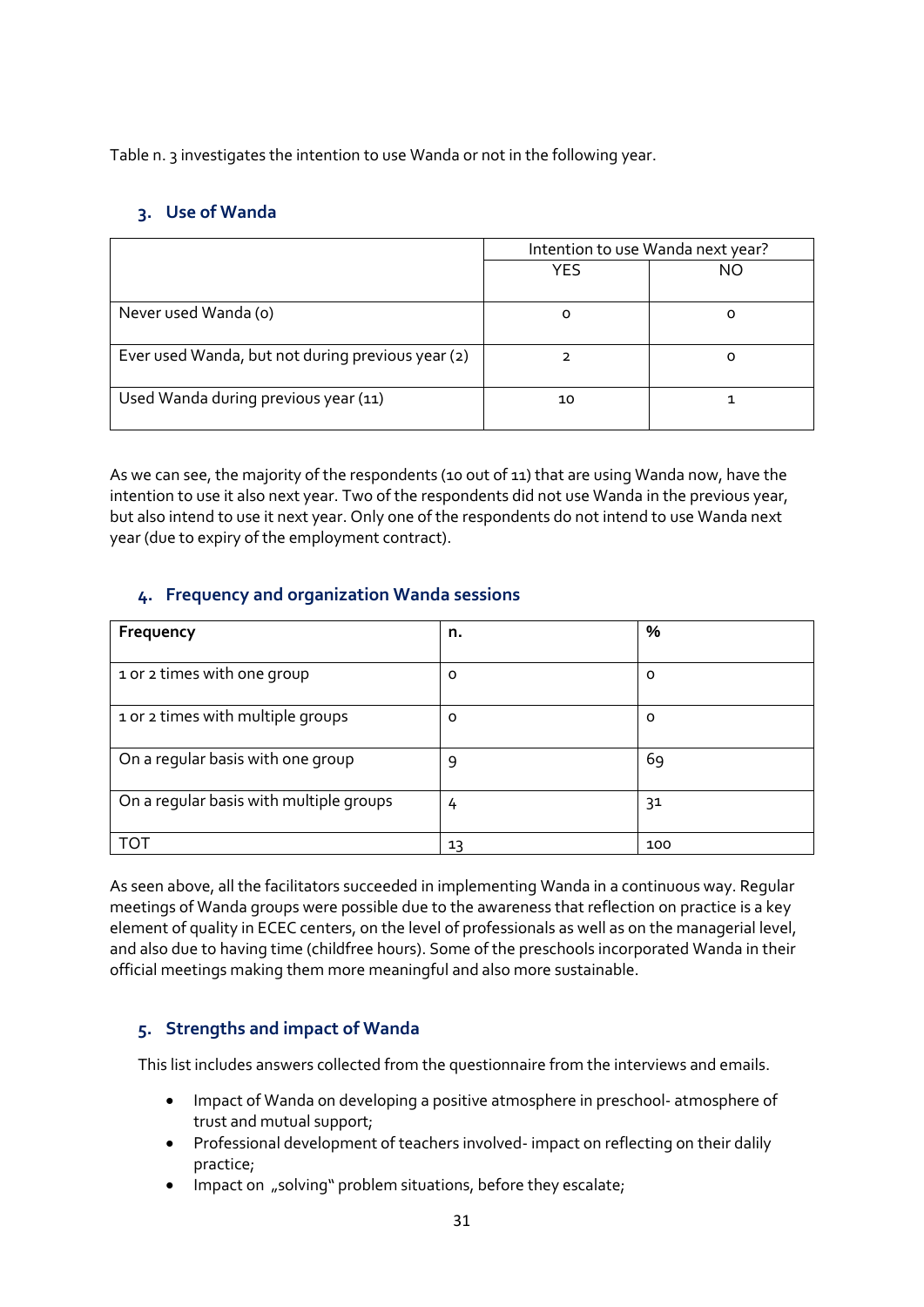- exchange of practice, ideas among professionals;
- Wanda gives insight into practitioners' needs;
- developing common understanding of quality among ECEC practitioners;
- a form of 'official' professional meetings (focus on reflection instead on 'organizational' themes);
- Sensibiliization towards needs of parents, children- better understanding of others (parents, children collegues), better communication with parents, children, colleagues, better understanding of different perspectives;
- change in participant's practices;
- greater self-confidence, professionalism, empowerment;
- instead of searching for "instant" solutions→ the ability to reflect with an insight that raises the level of professionalism.

#### **6. Challenges in organizing and using Wanda**

This list includes answers collected from the questionnaire from the interviews and emails.

- **Organizational level**:
- sometimes it is difficult to set the date of the meeting because of a busy schedule.
- **Leading the process**:
- quiding the process during the initial meetings;
- leading the group through the process (time and structure- positive learning question, dealing with perspectives);
- Questions: do I support the group good enough, how much to interfere with the process as a leader;
- encouraging people to speak and establishing the trust within the group :
- when the participants knew each other very well (which felt as an obstacle sometimes);
- my expectations about the course of the meeting and then the actual course of the meeting;
- the dilemma when to stop people who very much like to talk;
- understanding different perspectives, defining the issue and presenting it to the others
- choosing a case urgency and relevance, time optimizing focused listening to each other,
- following the phases of Wanda process and shaping the positive learning questions, we've often dealt with many perspectives, which needed to be narrowed in order to finish the process in time;
- different expectations.
- "**content**":
- topics which cannot be addressed with this method (for example conflicts among coworkers);
- the Wanda-ISSA connection: how to make it "visible";
- the set of examples and possible solutions was sometimes too broad. Problems connecting with ISSA pedagogical areas of work
- not enough time;
- choosing an unsuitable case.

## **Conclusions and ideas for Slovenia**

Our aim is: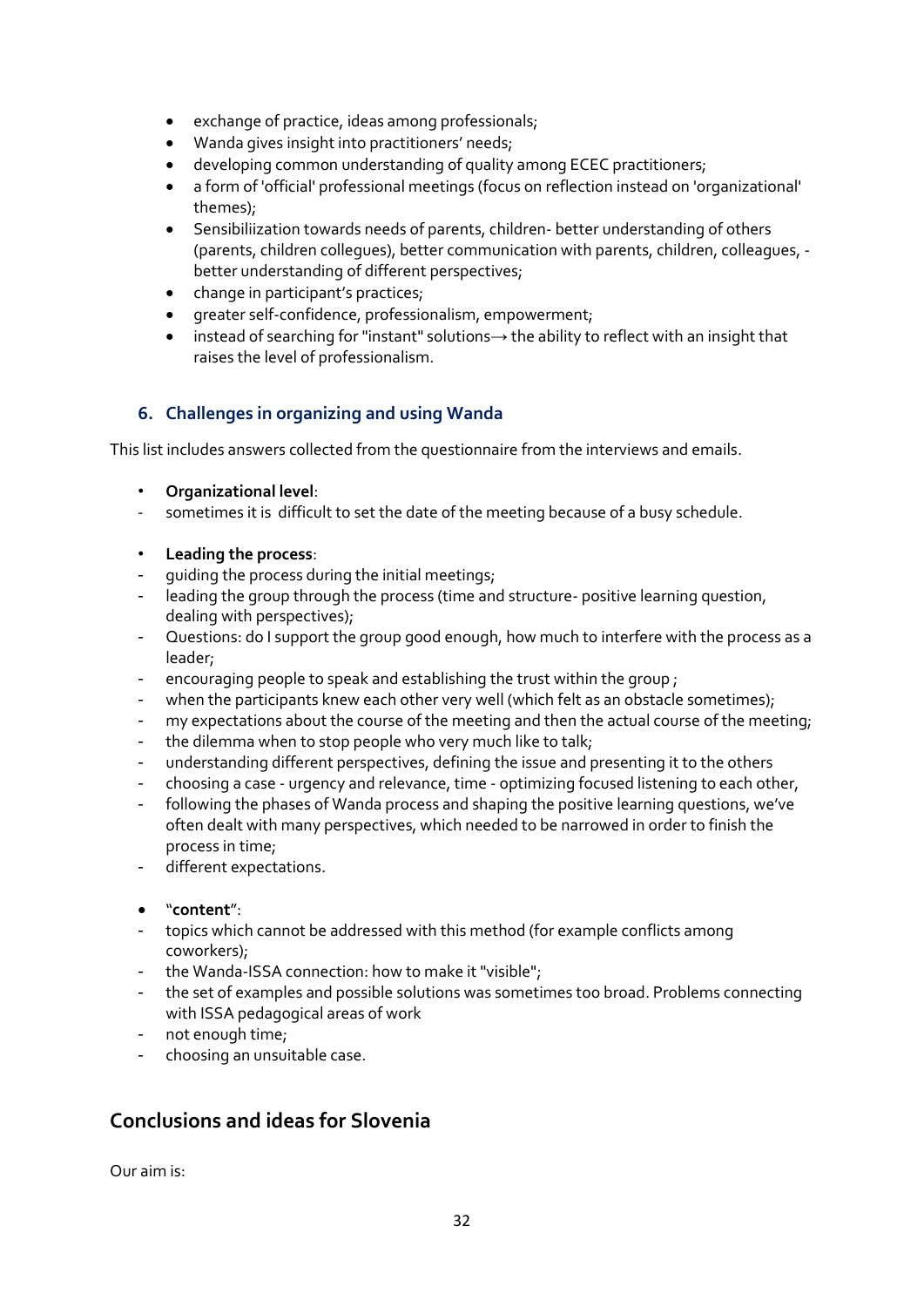- establishing some sort of supporting system/network for facilitators;
- introducing Wanda to more preschools/primary schools $\rightarrow$  getting preschool's and primary schools directors on board. We need more positive evidence of Wanda's impact $\rightarrow$  we strongly advocate for joint projects.

#### **Sources**

Vonta, T. and J. Jager. 2017. "Slovenia – ECEC Workforce Profile." In Workforce Profiles in Systems of Early Childhood Education and Care in Europe, edited by P. Oberhuemer and I. Schreyer. [www.seepro.eu/English/Country\\_Reports.htm](http://www.seepro.eu/English/Country_Reports.htm)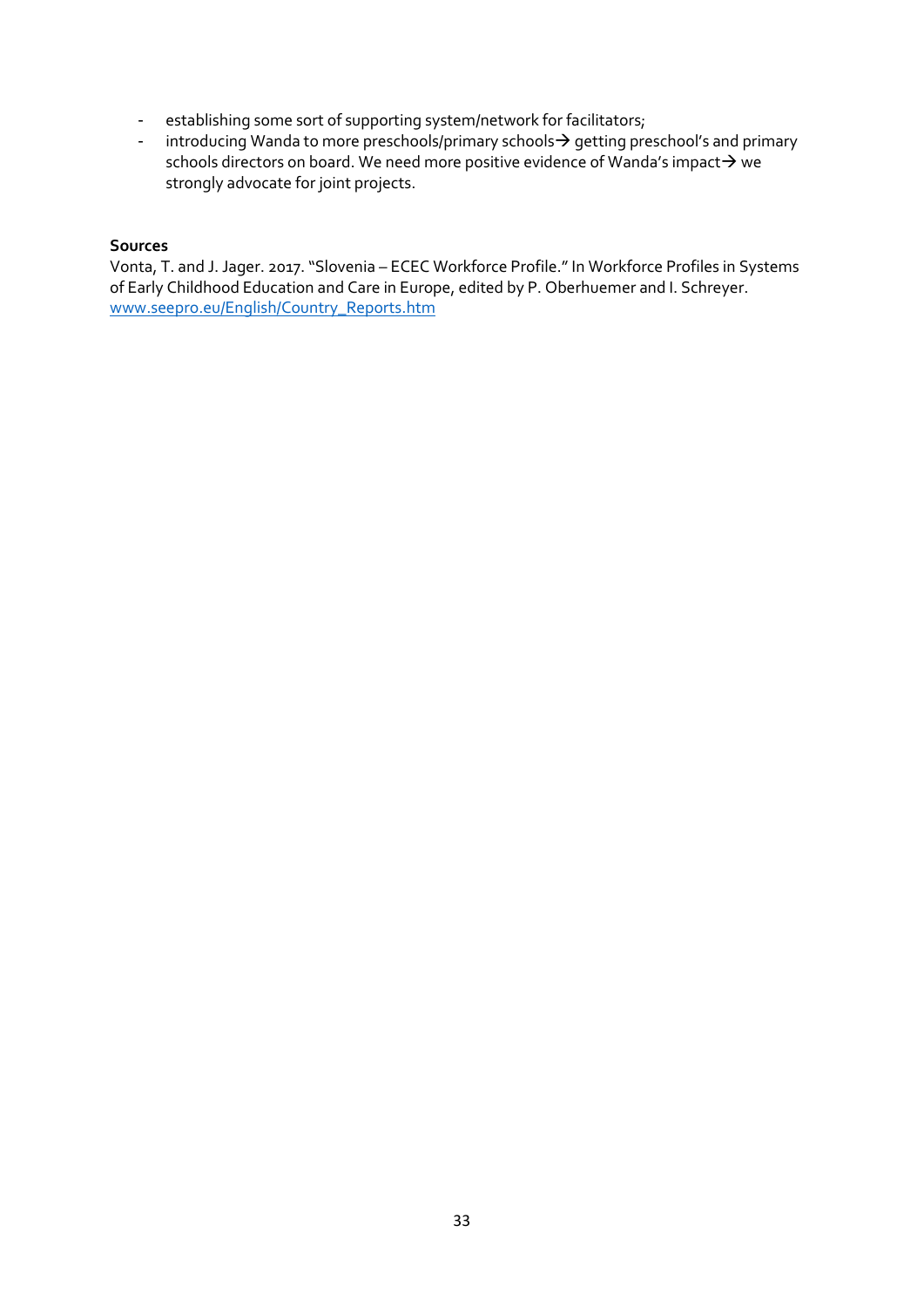## **7. Common conclusions: strengths, challenges, ideas**

Considering the surveys done in all 6 countries, we can summarize the following common strengths and challenges of the Wanda method:

#### **Strengths:**

- Strength of using different perspectives, which means taking diversity into account
- Building a less judgmental attitude ('there are no difficult parents and children. It is about changing perspective')
- Focusing on positive thinking (not seeing a situation as a 'problem' but as a learning opportunity)
- Strength of learning from each other (peer learning)
- Creating a sense of 'belonging', by growing within the group
- Improving the reflective competences of staff and bringing reflection in everyday practice
- Supporting staff in dealing with everyday issues together, which means feeling less lonely. This transversally means also preventing burnout
- The method is 'practical and clear' accessible to use
- For students: connecting practice, theory and policy

#### **Challenges:**

#### **On a structural level:**

- Time: lack of childfree hours + lack in investing time in reflection on practice as a priority
- Investing in awareness concerning the importance of reflecting on practice (on a policy level and on the level of the organizations/services)
- Disseminating reflective methods (like Wanda) to a broader range of services
- Supporting facilitators (network of facilitators; supervision moments…)
- Convincing directors of the importance of reflecting on practice (because it asks time)
- Choosing what to invest in ('we cannot do everything') choosing priorities

#### **On a content level:**

- Bulding mutual trust between participants;
- Valuing the process (and not just the session)
- Motivating participants when they didn't choose to take part voluntarily to the sessions
- Creating a 'safe/challenging climate'
- 'Stay in the Wanda phases'
- Finding a 'good case' and stimulating participants when they say they don't have a case
- Formulating a positive learning question
- Stimulating participants in making a difference between description and interpretation
- Having more visualization techniques
- Having more 'examples' of Wanda sessions to discuss with facilitators (f.e. videos)
- Avoiding sterotypes when vulnerable groups are included in the case;
- Challenging the need of participants for fast problem solving solutions

#### **Where to invest: common needs and ideas**

From the common strengths and critical points, the following conclusions and ideas for further development came out during our meeting in Budapest: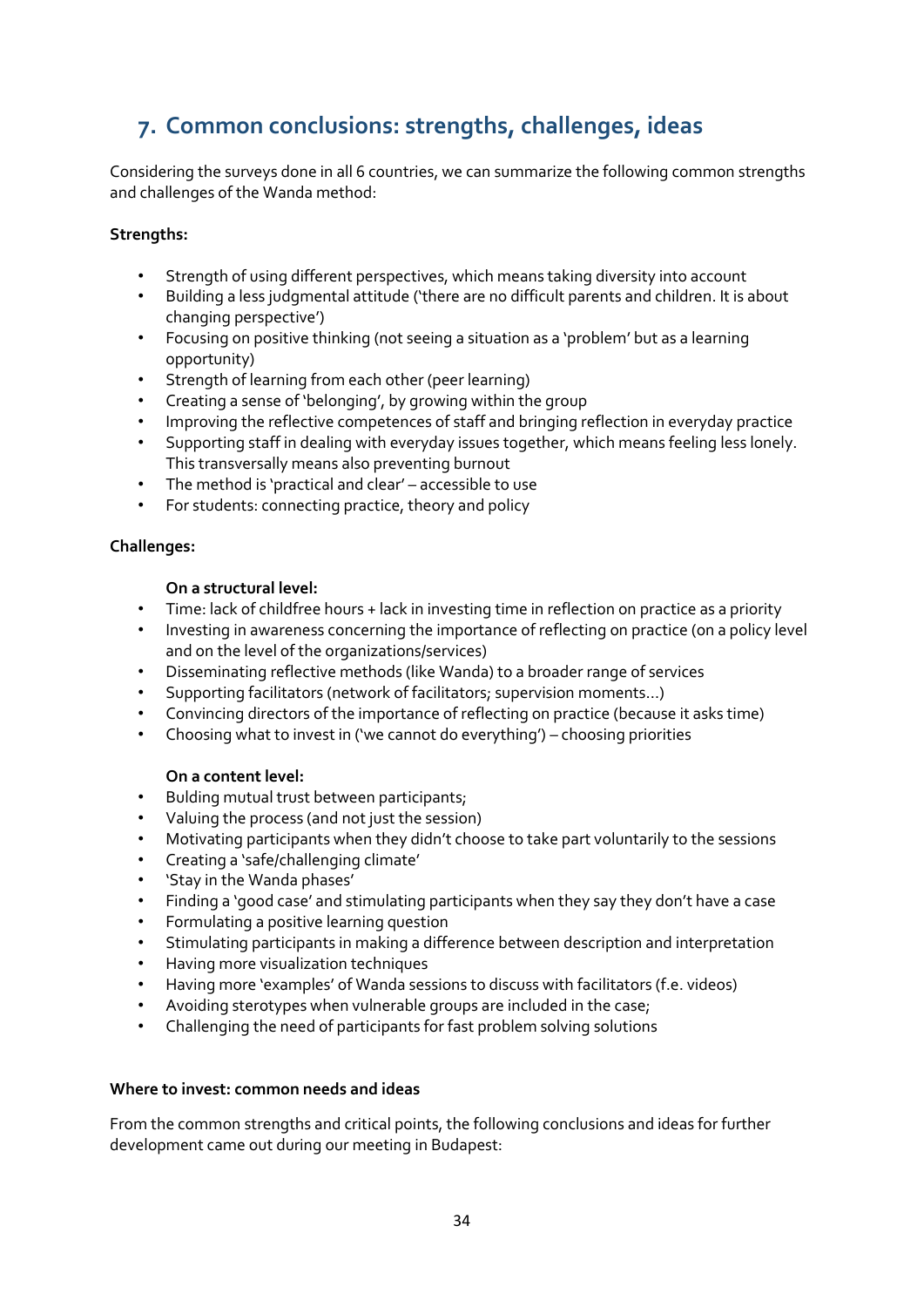**Time** is always mentioned as an issue, but the lack of time alone cannot be considered as the only issue: often even in contexts in which child-free hours are officially recognized, practitioners seem to have 'no time' to reflect. This comes probably from the fact that, when there are childfree hours, but there is no tradition in reflecting on practice, or no structural support to regularly reflect, then often those hours are used for other things (usually organizational/practical issues) instead then for reflection.

This means that we need to invest in 2 directions at the same time:

- 1) **Recognizing childfree hours** (paid hours without children in which staff can meet, plan, document, reflect).
- 2) **Investing in the awareness of the importance of reflection on daily practice**, which also means investing in a structure of pedagogical coaching working on a regular basis. This is also crucial when thinking that Wanda doesn't bring change in practice with one or two sessions. We need to build a path (how long this path needs to be depends on the context, but we usually saw that a group needs at least 1 year of Wanda sessions to start changing practice).

This is in line with what stated in the CoRe research (2011; 2016), which underlines the necessity of investing in a competent system, working on different levels at the same time, as underlined also by the European Quality Framework (2014).

- In order to invest in **awareness concerning the importance of reflection on practice**, we need to **'proof' the effect and impact of reflecting methods like Wanda**. In this way we can sensibilize professionals and policy makers on this theme. That is why we should invest in research on the 'effects' of Wanda. More specifically we can invest on:
	- 3) **Research on the effects of Wanda on different levels related to the services/schools:** on the level of the individuals (professional development of staff in ECEC centers - how does participating in a Wanda path influence the perspective of practioners, their 'mind shift', their way to look at families and children, their practice etc.?), on the level of the team, on the level of the organization.
	- 4) **Research on the effect of Wanda on the learning process of students** (in Higher Education Institutions, f.e. University Colleges): how does Wanda influence the 'mind shift' of students, their capability to link theroy and practice, their way to look at services, families, children, their way to see diversity<sup>4</sup>? And does it change also the level of the organization (the Institution)?
- This last point leads to another need/idea that came out from our meeting, which is the need of **disseminating Wanda to a broader range of services/schools**. This need goes togeher with the need of making reflection stronger on a structural level and on a regular basis. More specifically we can:
	- 1) Investing in Wanda in **other orgaizations/ECEC services**, also by involving new facilitators through new trainings.
	- 2) Using Wanda also in **primary schools** (group reflection moments with primary school teachers).
	- 3) Investing in Wanda not only in services/schools, but also in **pre-service teacher training programs (f.e. Universities or University Colleges)**. More specifically this would mean using Wanda to reflect with sudents in group on their internship. In this way students are supported in linking theory and practice and in reflecting on their own assumptions in a critical way. This is already done for example in Belgium by the Artevelde University

**.** 

<sup>&</sup>lt;sup>4</sup> In the Artevelde University College this can also be linked to the capability of students to become 'world citizens', a competence on which the whole institution is working, which is linked to the capability to value diversity.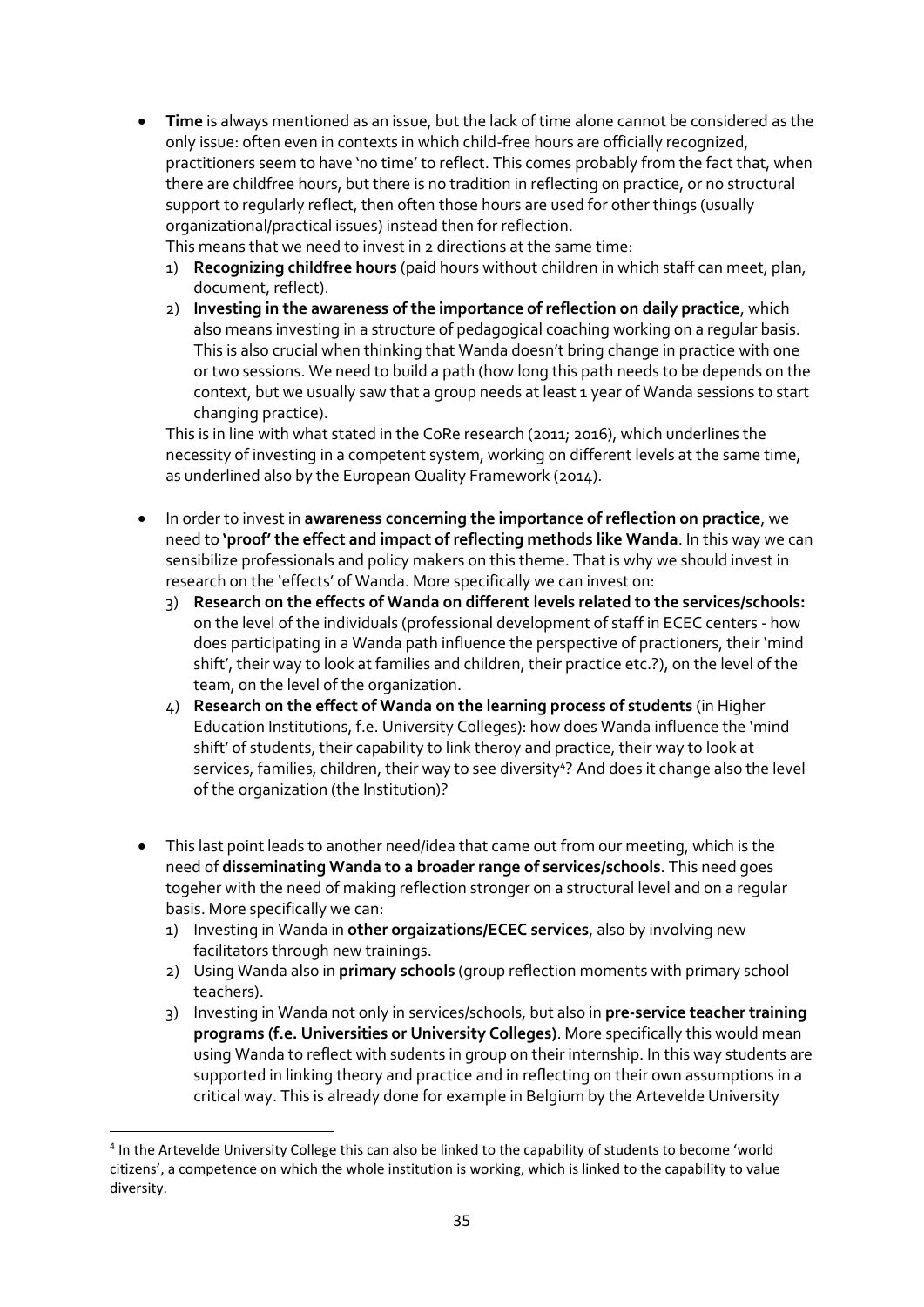College in Ghent (and by other Univesrity Colleges in Antwerp and Brussels), and it has been experimented in Czech Republic. The other partner organizations would be interested in experimenting it in their contexts.

- 4) Involving **new partner organizations within the ISSA network**, that can start Wanda paths in their contexts.
- All countries involved have '**assistants**' (support staff with lower or no qualification that help core practitioners in certain moments of the day) employed in their ECEC services. These assistants are often not involved in CPD paths together with core practitioners (with the exception of Slovenia), although they work with the same children and families dealing with important tasks, which are often related to 'care' (eating, napping, playing outside). Sometimes (like in the case of Roma assistants), assistants have also a 'bridging' role towards families with a vulnerable/migrant background. The role of assistants and the need to work on their professionalization has been recently explored through a NESET II report realized for the European Commission (Peeters, Sharmahd, Budginaitè, 2016). Wanda could be an interesting method to implement CPD paths that involve also assistants (also considering the *educare* perspective).
- In order to invest in all these previous points, we also need to create a strong **support** for faciltiators. Not only trainings, but also creating of a network of facilitators, supervision moments etc.
- Support can be realized also by providing **extra resources, materials, examples** related to Wanda. More specifically what could help is realizing **videos** on Wanda sessions. These videos can be used during the trainings or supervision moments with the facilitators in order to reflect on their role, on how to support participants etc. In doing so, the challenges will be: 1) paying attention to not offering 'the good Wanda session', as if there would be just one way of doing Wanda. Each facilitator needs to find his/her own way; 2) finding agreements with the group, since normally 'what is said in Wanda stays in Wanda'.

On the basis of these needs and ideas, we are looking for possibilities to realize international projects in which Wanda can be further developed.